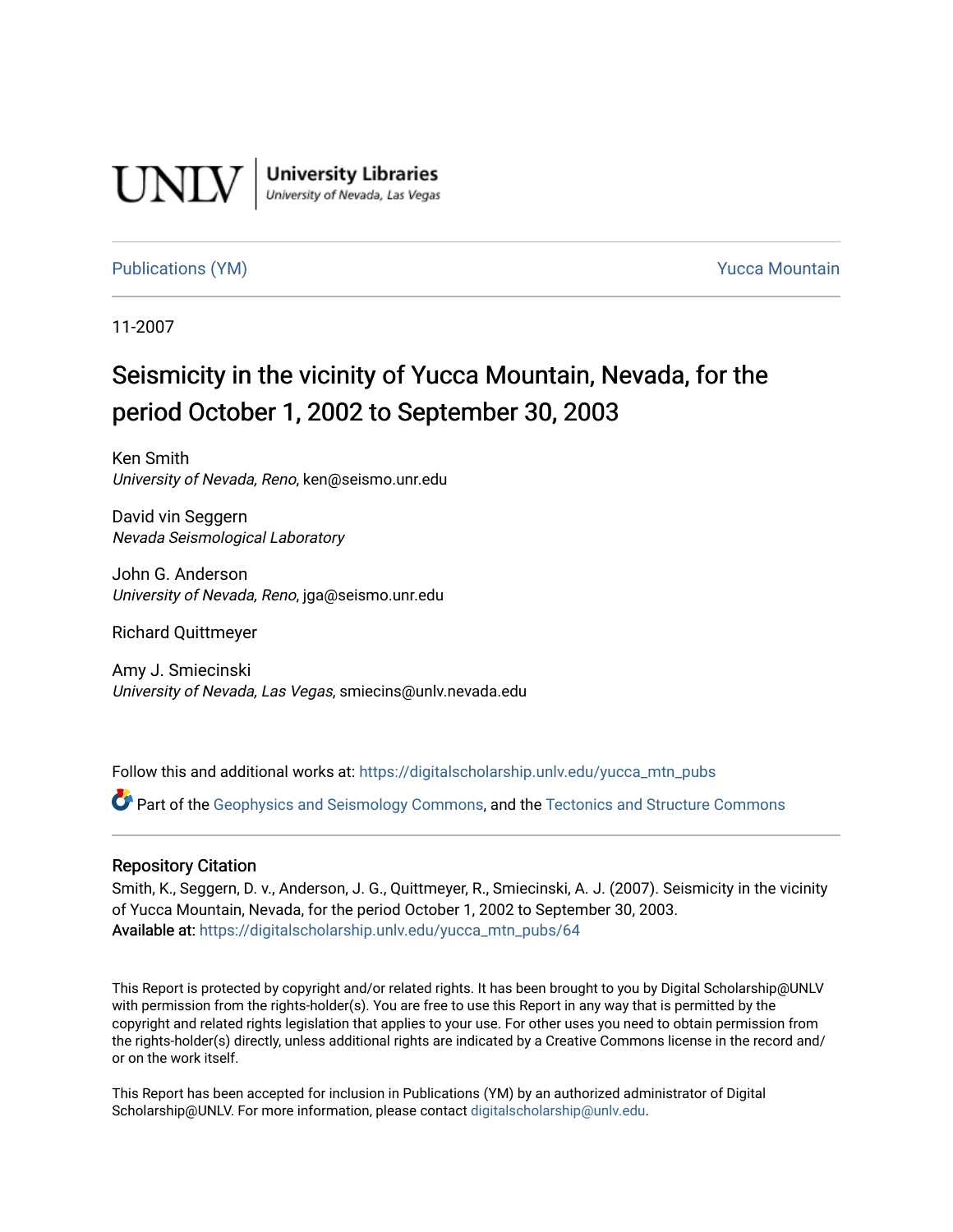

# **Seismicity in the Vicinity of Yucca Mountain, Nevada, for the Period October 1,2002, to September 30,2003**

## Prepared by the Nevada Seismological Laboratory for the U.S. DOE/UCCSN Cooperative Agreement **Number DE-FC28-04RW 12232 Project Activity (Task)** ORD-FY04-006 **Southern Great Basin Seismic Network Operations**

# **Document ID: TR-04-002**



**Approvals:** 

**John Anderson, Principal Investigator** 

 $Richard$  *Quittmeyer, Technical Reviewer* Date

my' **Smiecinski. NSHE QA Manager Date** 

**ZB** Nor/ **Zbo** 7

<u>z9 Nov 2007</u>

*la-* 9-97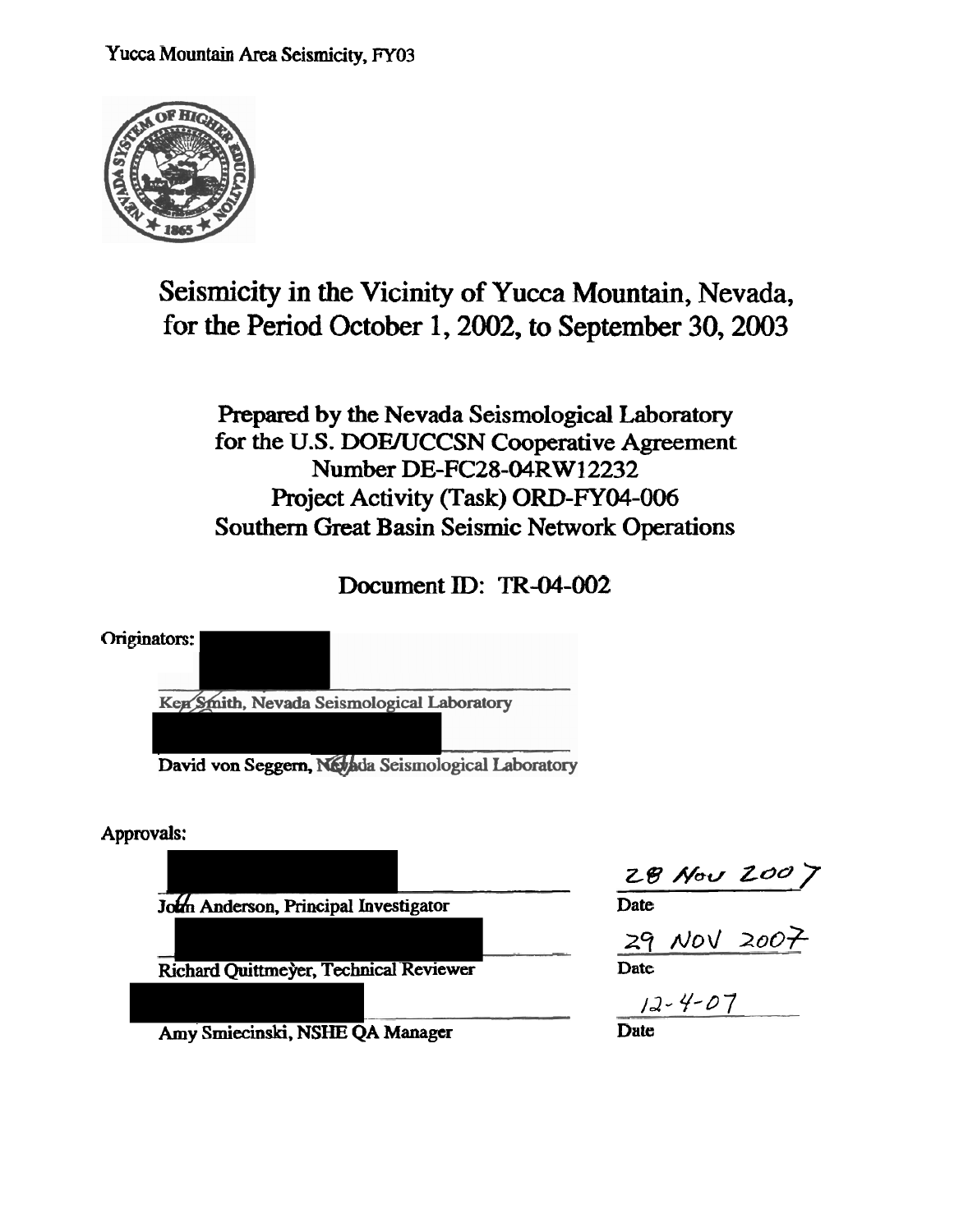# **TABLE OF CONTENTS**

| 1. Introduction                                                              | $\overline{4}$ |  |  |  |  |
|------------------------------------------------------------------------------|----------------|--|--|--|--|
| 2. Data Collection and Processing                                            |                |  |  |  |  |
| 2.1 Station Description                                                      | 5              |  |  |  |  |
| 2.2 Data Collection Method                                                   | 6              |  |  |  |  |
| 2.3 Network Station Downtime                                                 | $\overline{7}$ |  |  |  |  |
| 2.4 Daily Processing                                                         | 7              |  |  |  |  |
| 2.5 Finalizing the Earthquake Catalog                                        | 8              |  |  |  |  |
| 3. Yucca Mountain Area Seismicity                                            | 10             |  |  |  |  |
| 3.1 FY03 Seismicity                                                          | 10             |  |  |  |  |
| 3.2 FY03 Focal Mechanisms                                                    | 12             |  |  |  |  |
| 3.3 1978- FY03 Seismicity Rate Comparisons                                   | 12             |  |  |  |  |
| 4. Summary of FY03 Seismicity                                                | 15             |  |  |  |  |
| References                                                                   | 17             |  |  |  |  |
| Figures                                                                      | 19             |  |  |  |  |
| Appendices                                                                   | 24             |  |  |  |  |
| Events Identified and located as blasts<br>$1_{-}$<br>Focal Mechanisms<br>2. | 24<br>25       |  |  |  |  |
| <b>TABLES</b>                                                                |                |  |  |  |  |

| Table 1. | Largest Earthquakes of FY03            |    |
|----------|----------------------------------------|----|
| Table 2. | Earthquake Activity Summary: 1978-FY03 | 14 |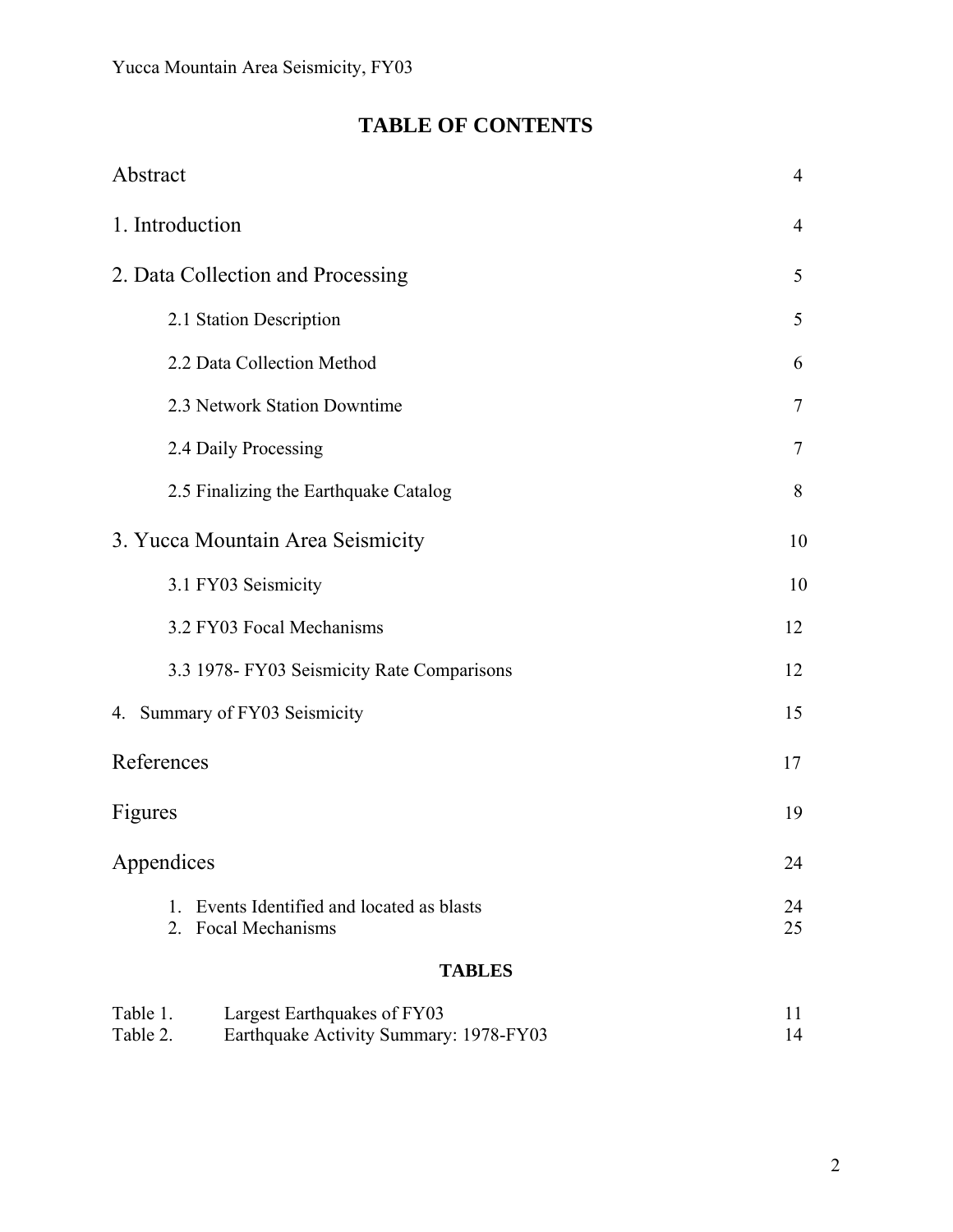### **Figure**s

Figure 1. Downtime of SGBDSN.

Figure 2. FY03 earthquake locations.

Figure 3. Earthquakes M 2.0 and larger during FY03.

Figure 4. FY96-FY03 earthquake locations

Figure 5. Events located within 10 km of station RPY in the Yucca Mountain block.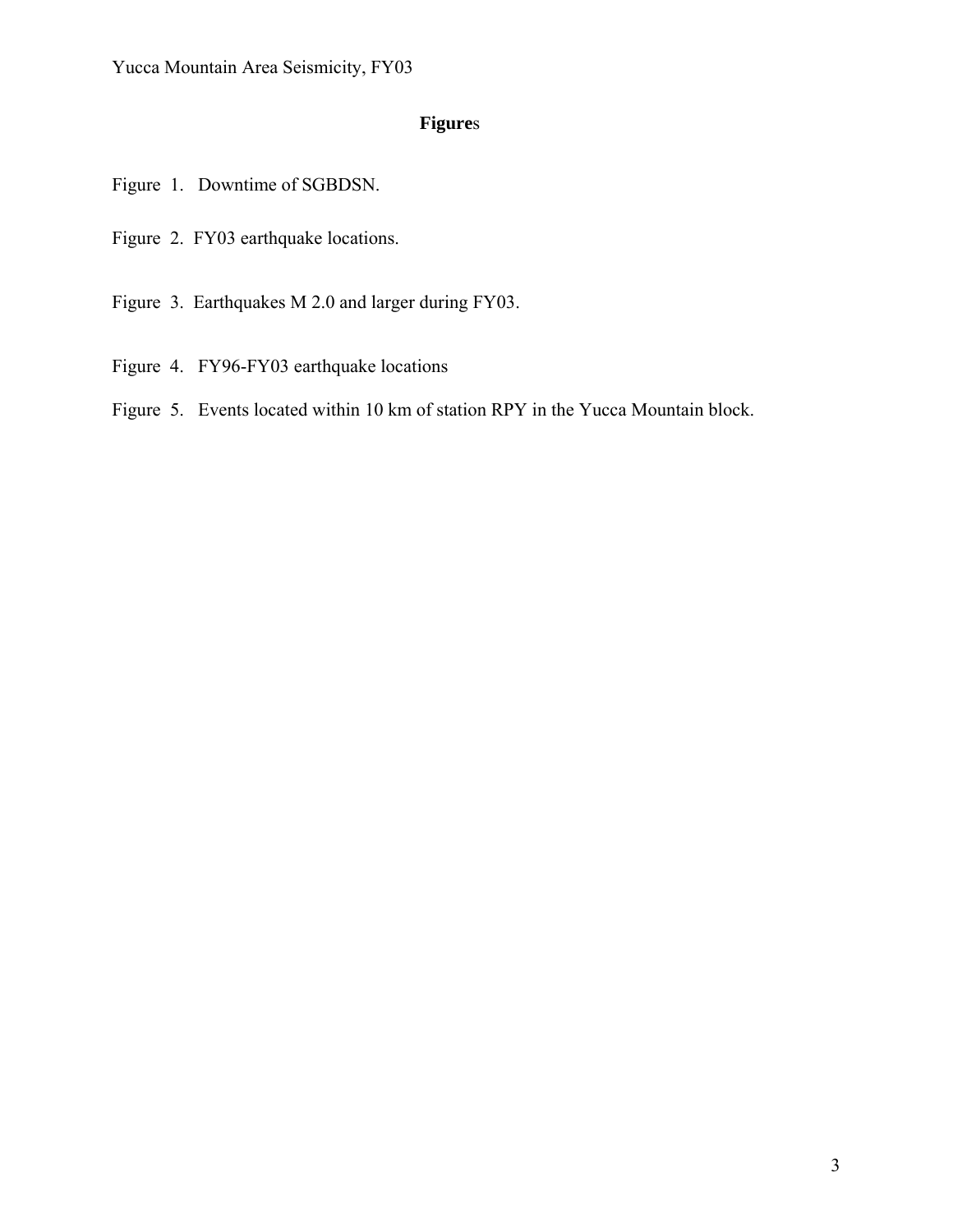## Abstract

Earthquake activity in the Yucca Mountain from October 1, 2002 through September 30, 2003 (FY03) is assessed and compared with previous activity in the region. FY03 is the first reporting year since the 1992 M 5.6 Little Skull Mountain earthquake with no earthquakes greater than M 3.0 within 65 km of Yucca Mountain. In addition, FY03 includes the fewest number of earthquakes greater than M 2.0 in any reporting year since the LSM event. With 3075 earthquakes in the catalog, FY03 represents the second largest number of earthquakes (second to FY02) since FY96 when digital seismic network operations began. The largest event during FY03 was M 2.78 in eastern NTS and there were only 8 earthquakes greater than M 2.0.

## 1. Introduction

This report describes the seismicity and earthquake monitoring activities within the Yucca Mountain region from October 1, 2002, through September 30, 2003, based on operation of the Southern Great Basin Digital Seismic Network (SGBDSN). Network practices and earthquake monitoring conducted at the Nevada Seismological Laboratory (NSL) are covered in comprehensive yearly reports (see references). Real-time systems, including regional data telemetry and local data management, provide for the automatic determination of earthquake locations and magnitudes and notification of important earthquakes in the region to UNR staff and DOE management. All waveform and meta-data, including automatic locations, phase arrival information, and analyst reviewed information, are managed through a relational database system allowing quick and reliable evaluation and analysis of ongoing earthquake activity near Yucca Mountain.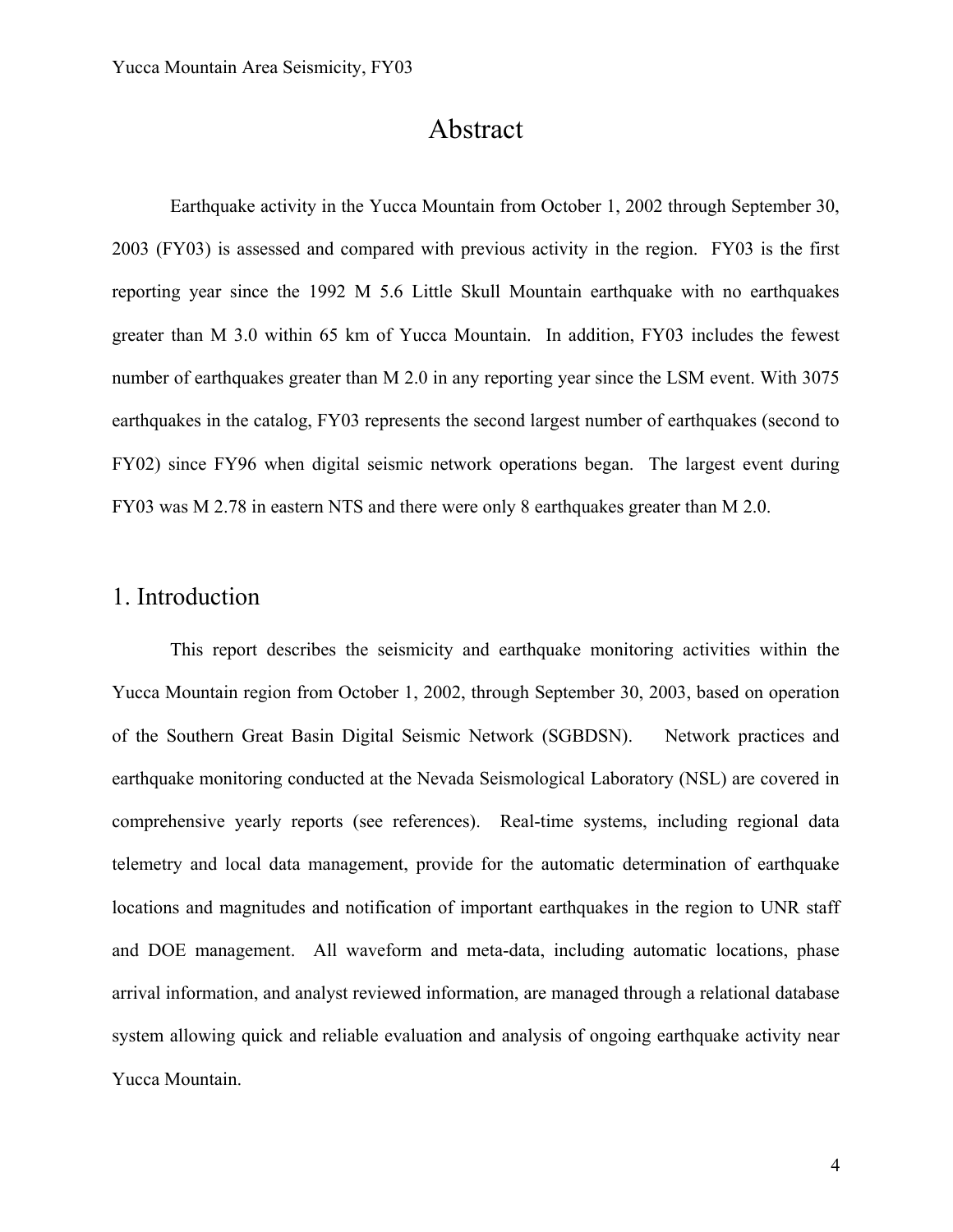### 2. Data Collection and Processing

#### 2.1 Station Description

As of September 2003 the Southern Great Basin Digital Seismic Network (SGBDSN) included 30 digital seismograph stations. Two stations (ECO and YFT) were installed by Sandia National Laboratories (SNL) but are considered part of the SGBDSN, with all normal QA procedures applied. Some analog stations have been maintained outside the SGBDSN to aid in the characterization of Death Valley area seismicity and in regions not monitored effectively outside of the SGBDSN. (SGBDSN and analog network station locations: DID #012DV.010 and DID #006DV.005). Digital stations ECO and YFT are configured with Geotech GS-13 seismometers and station AL5 in the ESF is configured with a Mark Products L-4. Only S-13 sensors are used in magnitude calculations; no analog station data are used to determine earthquake magnitudes. Ten digital sites are equipped with strong-motion instrumentation. Supplemental 16-bit A/D cards were added to onsite recorders in order to handle the output from RefTek Model 133-05 accelerometers. Data from these strong-motion sites are available in nearreal-time and recorded and archived along with all SGBDSN data.

The S-13 seismometers/recorders produce voltage proportional to ground velocity on the flat portion of the velocity response. The nominal corner frequency is at 1.0 Hz, and the damping is a nominal 0.7 critical. Monthly system checks ensure that there is a maximum  $\pm 10\%$ deviation for any particular instrument from the nominal response. System check pulses were analyzed to show that none of the instruments drifted outside of this range. Sensors of the analog stations have a similar free period and damping. The SGBDSN S-13 response falls off at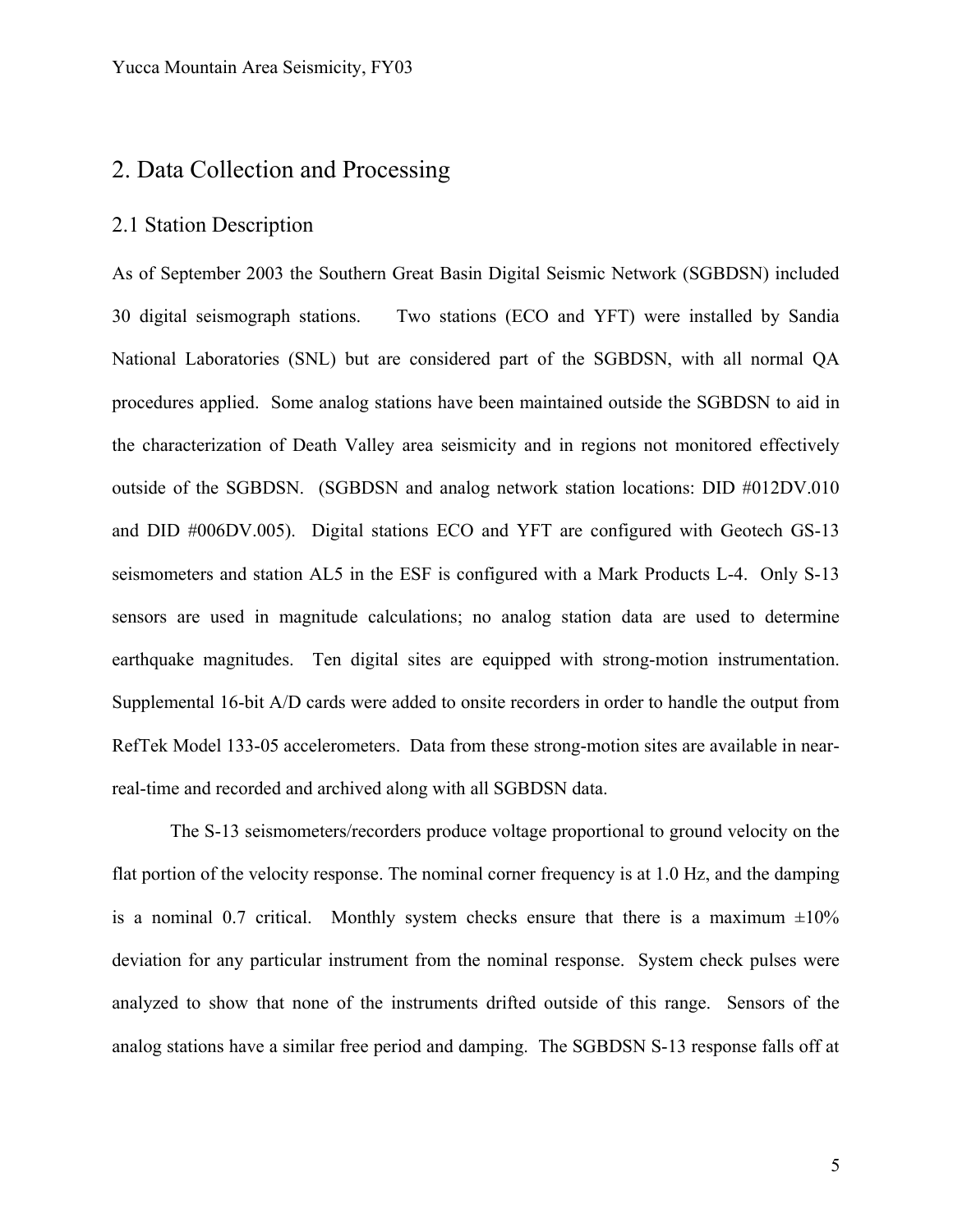40 Hz due to anti-aliasing filters in the DAS (Digital Acquisition System) units recording at 100 sps.

#### 2.2 Data Collection Method

The field data acquisition systems are described in von Seggern and Smith (1997). During the time period covered by this report, two data streams were in effect at all stations except ECO and YFT: 1) a 20-sps, 3-component, continuous data stream and 2) a 100-sps, 3 component, triggered data stream. Stations ECO and YFT had only the triggered stream. The latter was controlled by an "event" trigger specification with the following parameters:

| short-term average (STA) length             | 0.4 seconds  |
|---------------------------------------------|--------------|
| long-term average (LTA) length              | 10.0 seconds |
| STA/LTA trigger threshold                   | 3.5          |
| pre-trigger record length                   | 30 seconds   |
| total record length                         | 150 seconds  |
| channels included in trigger                | Z, N, E      |
| threshold exceeded by at least $n$ channels |              |

A third data stream has been added for the 10 stations equipped with accelerometers. This stream is "cross-triggered" from the 100-sps seismometer stream described above, and the data are also recorded at 100 sps. Raw data are archived in 24-hour files (one per station) that contain all original data packets sent from the field acquisition units. These data are archived on DVD media and submitted to the Records Processing Center (RPC).

On January 1, 2000, a transition to the Antelope seismic processing system was made (von Seggern et al., 2000) for the entire Nevada network. This transition for the NSL network incorporated recording and processing of seismic data from the SGBDSN. The SGBDSN data, directed to files as described above, are also transmitted in near-real-time to the Antelope system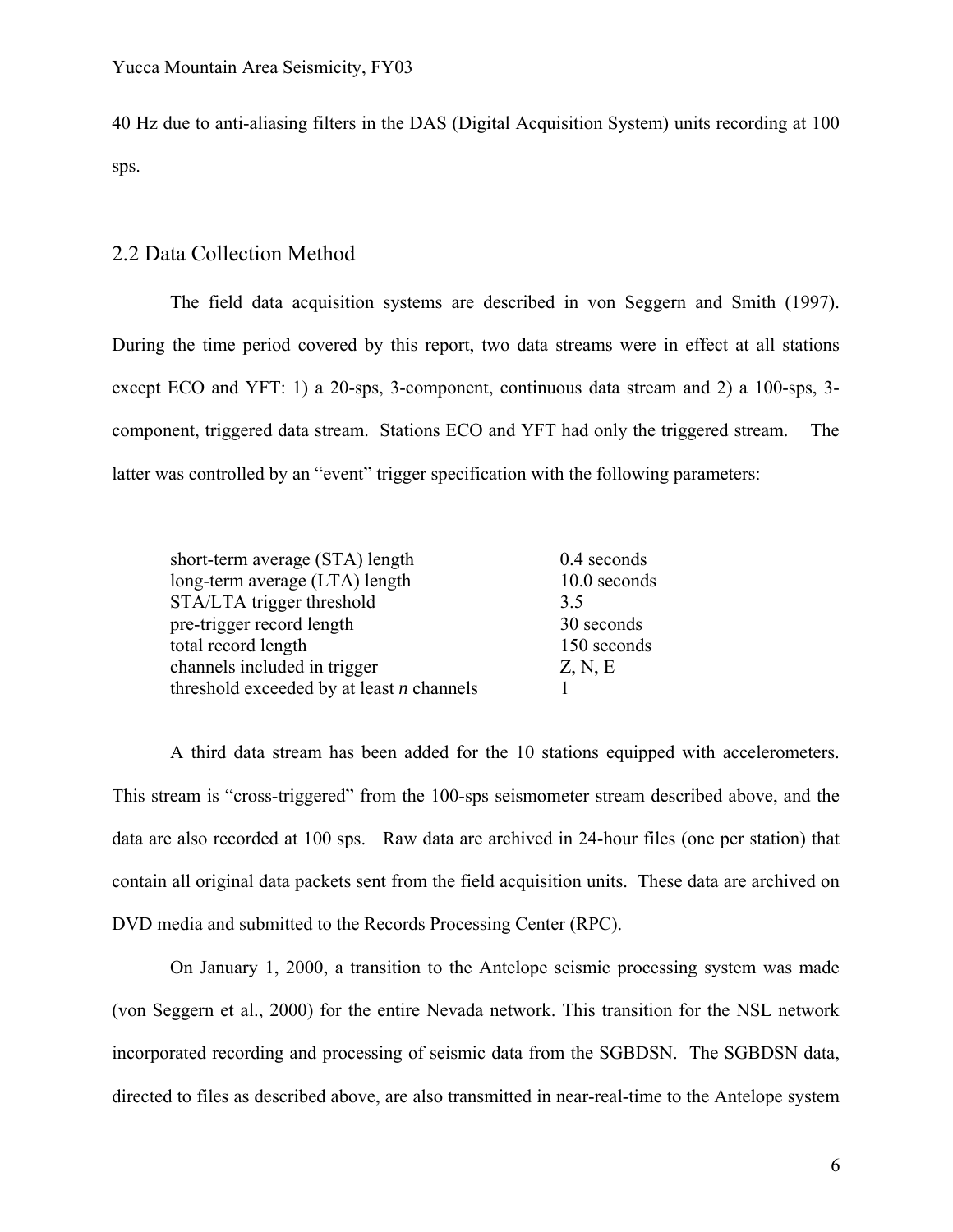#### Yucca Mountain Area Seismicity, FY03

where it is then available for review and analysis with the seismic data processing tools of the Antelope system. In automating some seismic network operations through Antelope, additional data processing measures are incorporated in the data flow. We implemented new archival procedures on January 1, 2000, to put the data on 4-mm DAT tapes in Antelope format as a "downstream" dataset. Therefore there are duplicate backups of all seismic data. Depending on the use of the data, retrieval from one or the other (upstream or downstream) of the archived datasets is possible. In addition to storing waveform data, Antelope also stores various parametric data in tables, under the Datascope relational database system (Quinlan, 1998).

#### 2.3 Network Station Downtime

A station-specific method of tracking downtime from the upstream recording was implemented for this fiscal-year report. It is based on querying the Datascope database tables for recorded time intervals for each station. (The Datascope tables are in the daily Antelope directories in the YMP computing system at the NSL. Extraction of recording times from these tables is 'unqualified'.) Figure 1 is a summary of the downtime for each station within the SGBDSN. (The SNL stations ECO and YFT are run in triggered mode only and are not represented here.) Downtime was under 3% for all stations except four: HEL, SCF, STC, and SYM. The least downtime, at station TWP, is approximately 0.7% (Figure 1). The 0.7% can be inferred as the upper bound on network-wide downtime.

### 2.4 Daily Processing

The daily processing routine was described in von Seggern and Smith (2001) for FY00 and has not changed. The preliminary processing is done within the Antelope system and the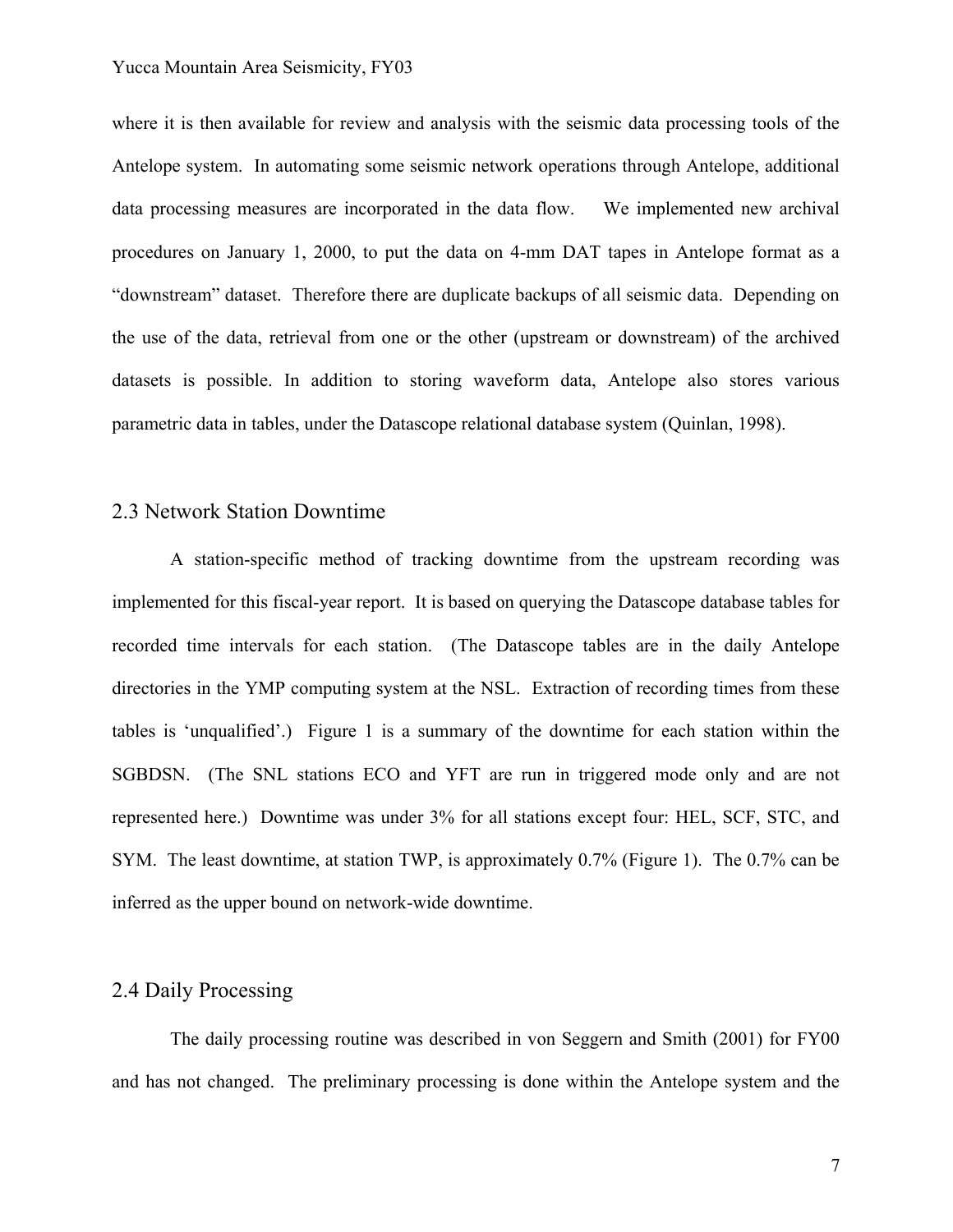preliminary event locations and magnitudes are maintained in the Datascope database (Quinlan, 1998). Waveforms are excerpted for these events and stored online.

The last step in preliminary analysis is for the events to be checked and initialed on record sheets called the "Yucca Mountain Seismic Event Sheet." These sheets are made by subsetting the Antelope database for events within 65 km of Yucca Mountain (the 65 km radius is referenced to the location of seismograph station RPY in the Yucca Mountain repository area). Events are reviewed according to NSHE (Nevada System of Higher Education) procedure IPR-002 ("Determining the Location of Earthquakes Recorded by the Yucca Mountain Seismic Network") and initialed by professional staff on the record sheets. In this process events may be relocated and magnitudes recomputed; the revised information is maintained in the database. Also at this time, a review is made on classification of events other than local earthquakes (for instance, blasts).

#### 2.5 Finalizing the Earthquake Catalog

The final locations and magnitudes for the FY03 earthquakes were obtained according to UCCSN procedures IPR-002 and IPR-003 ("Determining the Magnitude of Earthquakes Recorded by the Yucca Mountain Seismic Network"). The location program specified in IPR-002 is HYPOINVERSE, V1.0 (STN 10080-1.0 – operating system Sun Solaris 2.8) (Klein, 1989). The magnitude program specified in IPR-003 is MLCALC, V2.0 (STN 10081-2.0), which was internally developed and implements the local magnitude calculation (ML) of Richter (1935). Non-SGBDSN arrivals may be used in the locations, depending on seismological judgment. This enables the best constraints on event locations near the fringe of the SGBDSN. Only S-13 SGBDSN waveforms are used for final magnitudes, as required by IPR-003.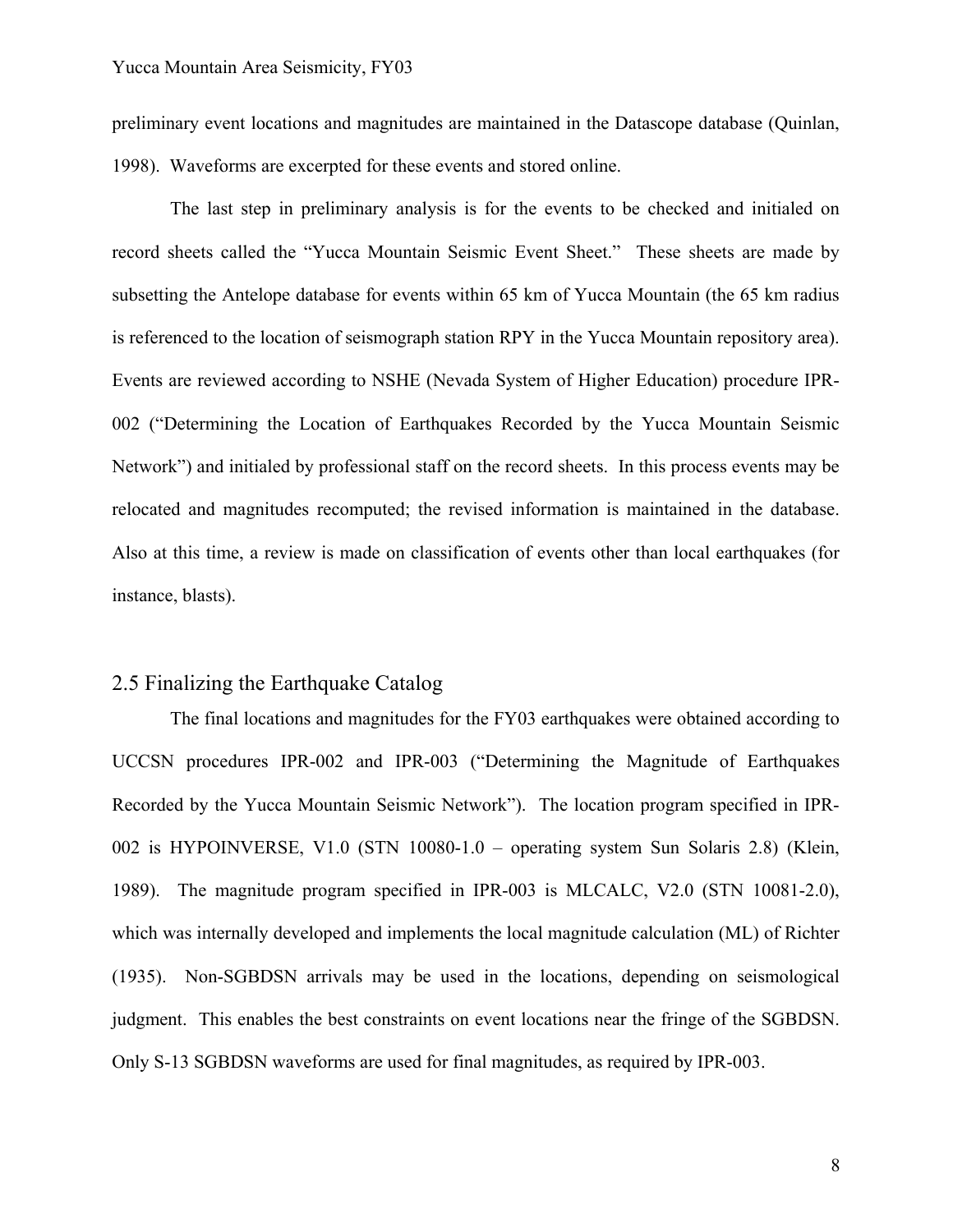The preliminary earthquake catalog for FY03, as residing in the Datascope database, contained a total of 3160 earthquakes. The procedure for computing final locations prescribes that the arrival times and preliminary locations be extracted from the Datascope tables and reformatted for input to the program HYPOINVERSE (Klein, 1989); this was done with the program DB2PHS (STN # 10637-1.0 – operating system Sun Solaris 2.8). Phase arrival times were determined with Antelope application DBPICK v. 4.6 (v. 4.6 STN # UCCSN-04-009). The procedure requires that a single velocity model be used for the entire suite of earthquakes; this model specified in IPR-002, and derived from the Hoffman and Mooney (1984) study, has the following structure:

| Depth to Top of Layer (km) P velocity (km/s) |                   |
|----------------------------------------------|-------------------|
| 00                                           | 3.00              |
| 10                                           | 5.85 <sup>1</sup> |
| 25.0                                         | 6.35              |
| 30.0                                         | 6.60              |
| 35.0                                         | 7.80              |

1. Note that the velocity of the second layer in IPR-002 is given as 5.85 km/s, not 6.00 km/s as in Hoffman and Mooney (1984). This alteration crept into the velocity model and has affected all SGBDSN locations since the start of operations in October 1995. A Non-Conformance Report (NCR # UNR-03-0011) was filed and has been closed. This NCR contains an impact analysis which states that the result of this error on locations is insignificant, and for consistency we continue to use the 5.85 km/s for the second layer in locations.

S-wave velocities are computed from P-wave velocities using a Poisson ratio of 0.25. HYPOINVERSE was run in batch mode. Forty-five events had less than a sufficient number of phases for a location. Also, forty small events were excluded from the catalog because the azimuthal gap was greater than 300 degrees, indicating large uncertainty in the location. Preliminary magnitudes of these forty events were less than ML 0.75 and none were located within 15 km of station RPY in the central repository area.

HYPOINVERSE output format includes uncertainty estimates (+/- one standard deviation) for the horizontal (*erh*) and vertical (*erz*) precision of the hypocenters. These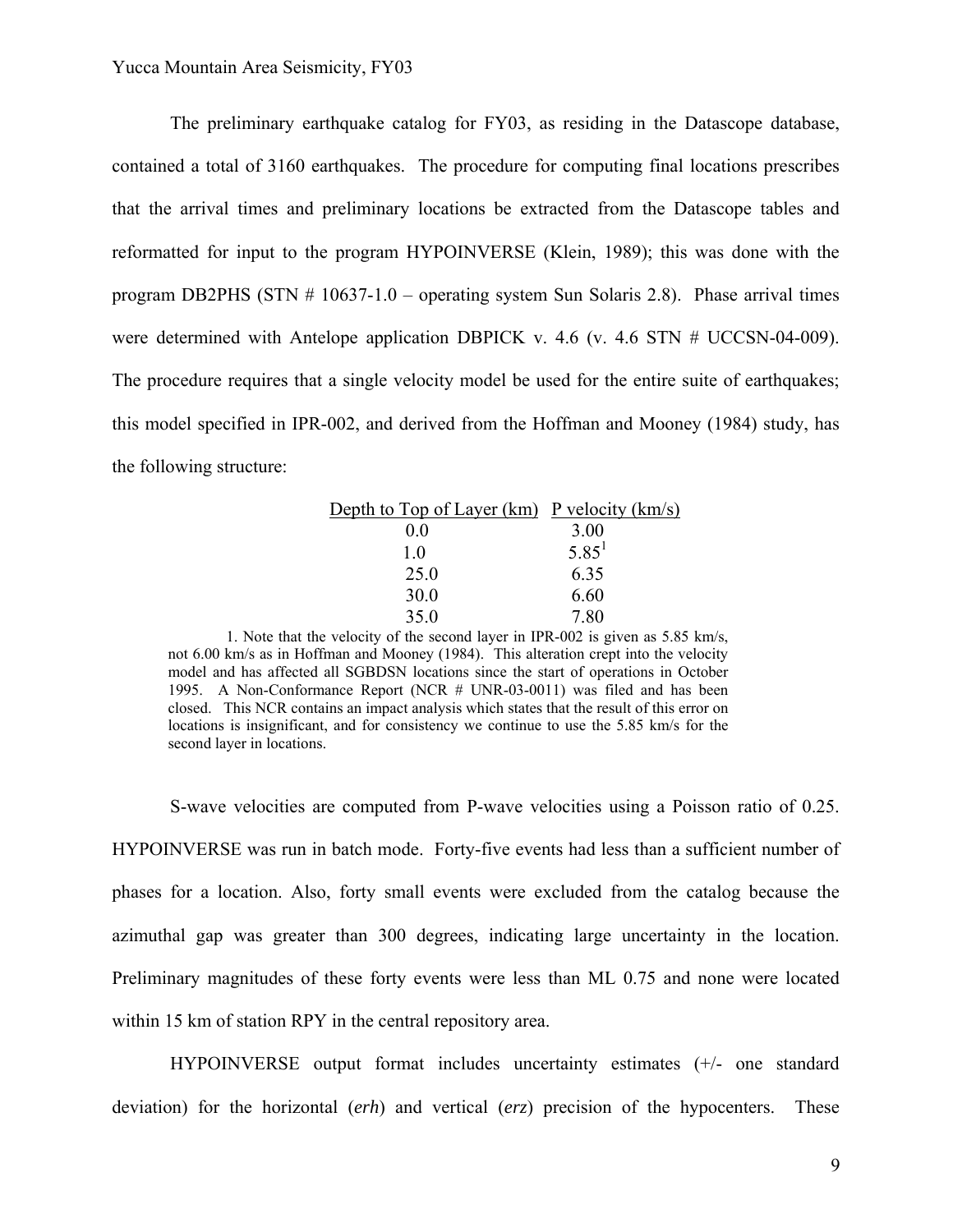uncertainties are generally greater for *erz* values than for *erh* ones. The uncertainties for the FY03 catalog are comparable to those in prior years.

## 3. Yucca Mountain Area Seismicity

#### 3.1 FY03 Seismicity

The FY03 earthquake catalog consists of 3,075 earthquakes located within 65 km of Yucca Mountain (Figure 2). There were few notable earthquakes during FY03 and there were no earthquakes larger than M 3. Figure 3 shows the locations of earthquakes larger than M 2.0 in FY03. Since 1992 the LSM aftershock zone has been the most prominent feature of the seismicity of the NTS region (#1, Figure 2). LSM area activity has been covered in numerous yearly seismicity reports (see references; yearly seismicity reports) and in published reports (Harmsen, 1994; Meremonte et. al., 1995; Smith et al., 2001). Summarizing the earthquakes in Figure 2, one feature not observed in previous years (labeled #2) in the LSM region is a northsouth striking lineation defined by a number of small magnitude earthquakes that plot on the north side of Rock Valley east of the LSM sequence area. Other features of note in the FY03 activity are a set of northwest and northeast striking short-length alignments of small magnitude earthquakes east of Timber Mountain caldera (#3 Figure 2), two parallel northeast striking alignments of similar length within the topographic expression of Timber Mountain Caldera (#4 Figure 1), and a cluster of activity in northern NTS (#5, Figure 2). These short-length alignments are based on very small earthquakes. Although the lengths of the trends are larger than the epicentral uncertainties for the majority of the earthquakes, it is possible the geometry of the network and the uncertainties in the velocity model may contribute to the observed northeast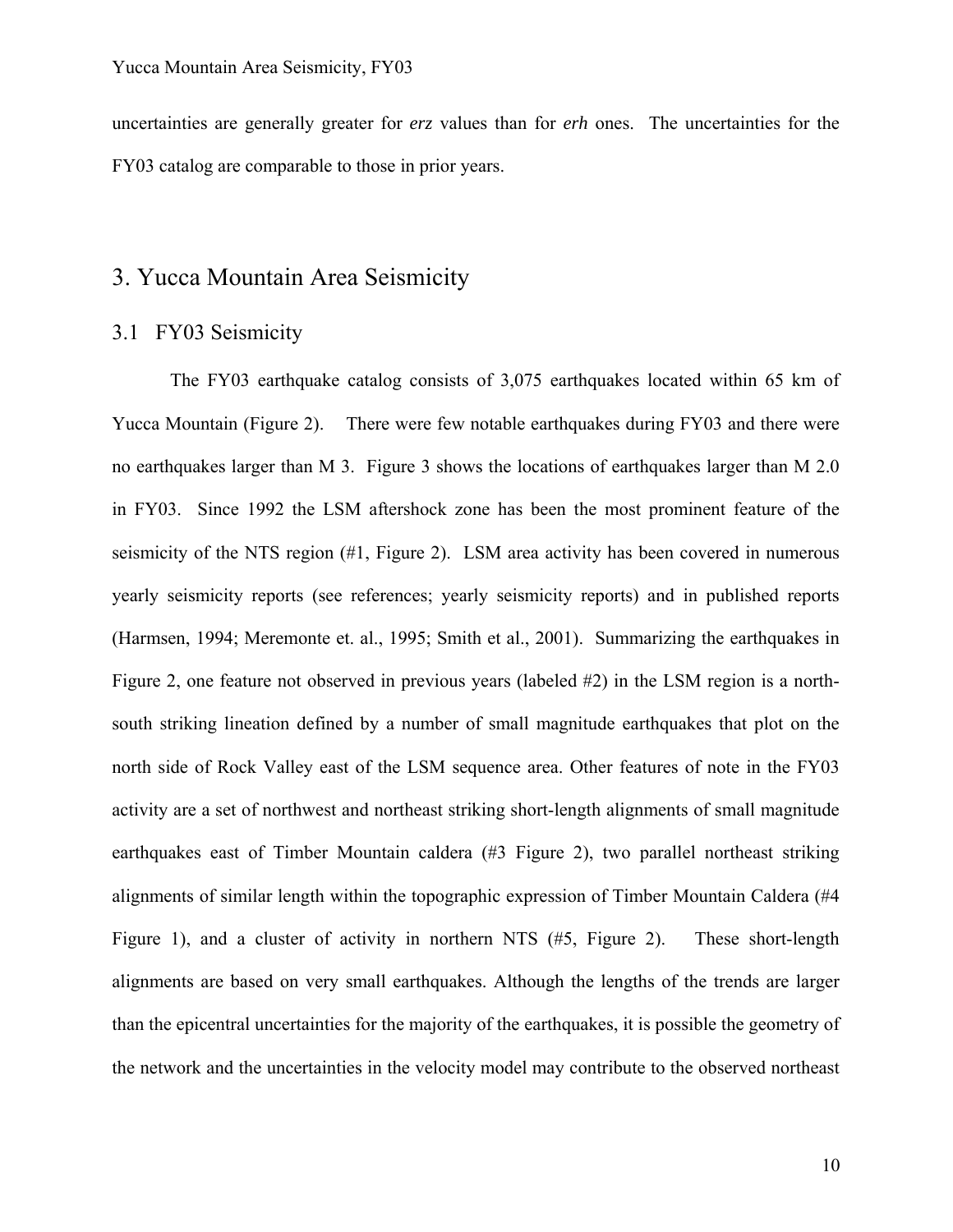and northwest alignments. These trends are apparent in the activity since October 1, 1996 (Figure 4).

The largest event during FY03 (M 2.78; March 15, 2003) occurred in the Rock Valley fault zone west of and adjacent to the 1999 Frenchman Flat sequence area at the eastern end of Rock Valley (Figure 2). All earthquake magnitudes from FY96 through FY03 and reported here as 'M' are local Richter (1935) magnitudes,  $M<sub>L</sub>$ . Earthquakes magnitudes in prior years are derived from coda durations (see references and reports from previous years). Table 1 lists the eight earthquakes greater than M 2.0 during FY03 (Figure 3).

**Table 1. Largest Earthquakes of FY03 (from DID 006DV.001)** 

| Origin Time                                                                                                                                                                                                                                                                                                                                                                                                                                                                                                                                                                       |             | Latitude Longitude Depth |            | Mag  |    |     | #p Gap near rms |               | eh  | ez  |
|-----------------------------------------------------------------------------------------------------------------------------------------------------------------------------------------------------------------------------------------------------------------------------------------------------------------------------------------------------------------------------------------------------------------------------------------------------------------------------------------------------------------------------------------------------------------------------------|-------------|--------------------------|------------|------|----|-----|-----------------|---------------|-----|-----|
| 20030315 0322 58.49 36 43.44 116 00.60                                                                                                                                                                                                                                                                                                                                                                                                                                                                                                                                            |             |                          | 10.94 2.78 |      | 35 | 112 |                 | 8.3 0.11      | 0.4 | 0.7 |
| 0819<br>29.19<br>20030329                                                                                                                                                                                                                                                                                                                                                                                                                                                                                                                                                         | 01.35<br>37 | 116<br>06.87             | 11.21      | 2.63 | スス | 123 | 15.7            | 0.12          | 0.3 | 1.0 |
| 20030713 2044 25.44 36 50.99                                                                                                                                                                                                                                                                                                                                                                                                                                                                                                                                                      |             | 116 05.22                | 11.55      | 2.61 | 31 | 161 | 15.8 0.11       |               | 0.4 | 1.3 |
| 28.88<br>20030925 2110                                                                                                                                                                                                                                                                                                                                                                                                                                                                                                                                                            | 36 37.17    | 57.51<br>115             | 13.15      | 2.32 | 33 | 139 | 14.3            | 0.08          | 0.4 | 0.7 |
| 26.58.36<br>20030524 1616                                                                                                                                                                                                                                                                                                                                                                                                                                                                                                                                                         | 42.31       | 116<br>18.34             | 12.63      | 2.32 | 42 | 80  |                 | 3.3 0.11      | 0.2 | 0.5 |
| 20030802 2344 24.71 36 54.07                                                                                                                                                                                                                                                                                                                                                                                                                                                                                                                                                      |             | 116<br>42.81             | 1.32 2.20  |      | 30 | 117 |                 | 8.1 0.13      | 0.3 | 9.9 |
| 20030828 2206 56.90 36 50.57 116                                                                                                                                                                                                                                                                                                                                                                                                                                                                                                                                                  |             | 16.10                    | 10.96 2.11 |      | 16 | 171 |                 | $6.2 \, 0.08$ | 0.4 | 0.5 |
| 20030321 1830                                                                                                                                                                                                                                                                                                                                                                                                                                                                                                                                                                     |             |                          |            |      | 37 | 77  |                 |               | 0.3 | 2.9 |
| 50.54 36 41.28 117 06.76<br>2.93 2.08<br>13.0 0.11<br><b>Origin Time:</b> time of the event in UTC (Coordinated Universal Time)<br>Latitude: North latitude in decimal minutes<br>Longitude: West longitude in decimal minutes<br><b>Depth:</b> hypocentral depth (km)<br>Mag: magnitude (ML)<br>number of phase picks used to locate the event<br>#p:<br>Gap: location gap (degrees)<br>near: nearest station, epicentral distance (km)<br>root-mean-square station travel time residual (sec)<br>rms:<br>horizontal uncertainty (km)<br>eh:<br>vertical uncertainty (km)<br>ez: |             |                          |            |      |    |     |                 |               |     |     |

Figure 4 shows the locations of FY03 earthquakes along with those of the catalog from FY96 through FY02 illustrating the activity since digital network operations began. This allows for comparing regions of activity in FY03 with respect to previous years. In FY03, one event was located within 10 km of seismograph station RPY in the central repository area. Its location parameters are as follows: Origin Time: February 4, 2003, 10:35:55.23 UTC; Latitude: 36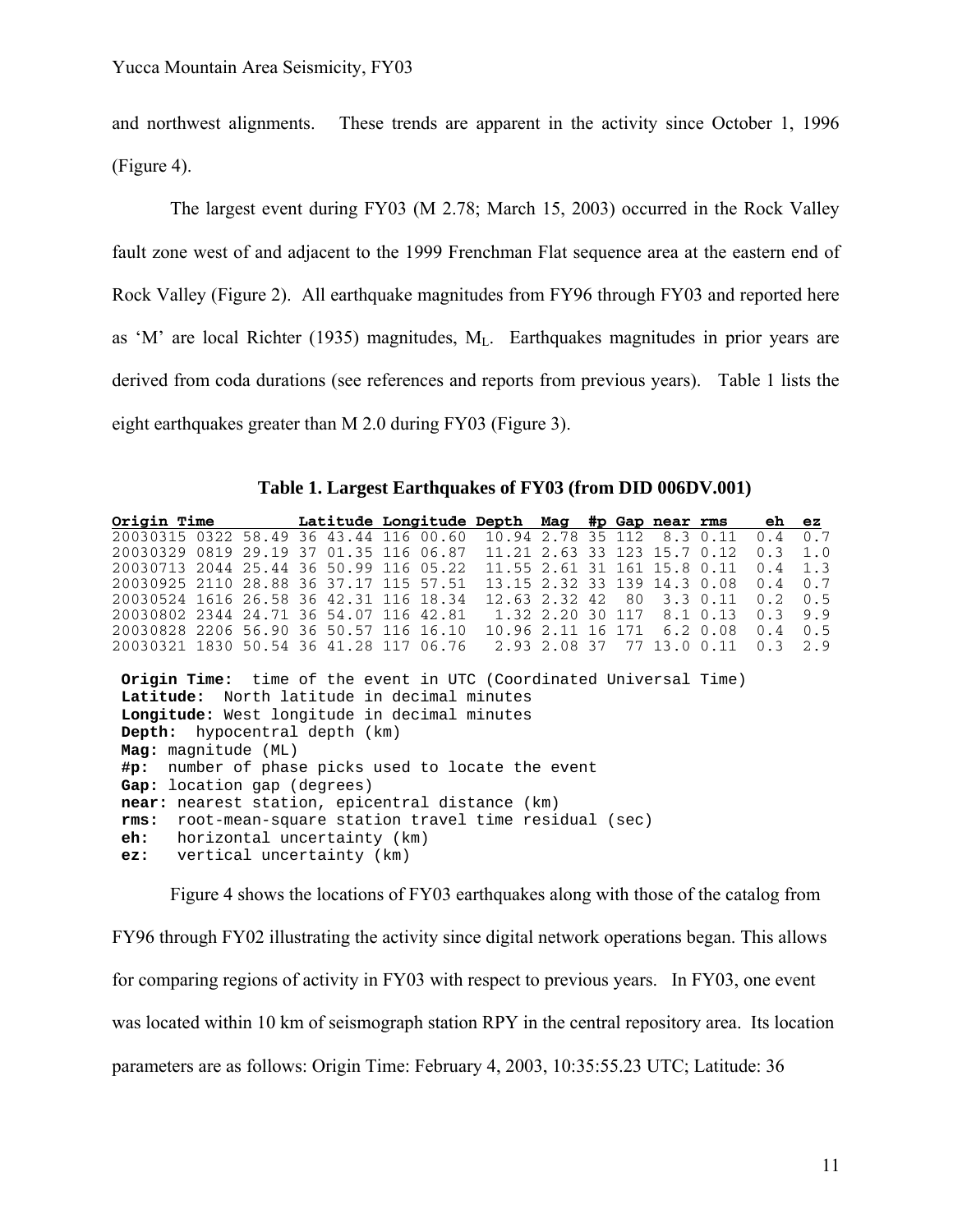54.40N; Longitude: 116 28.04W; Depth: 9.49 km; Magnitude: -0.33. Figure 5 shows the location of the event relative to Yucca Mountain and seismograph station RPY.

Blasts recognized in the network during FY03 are tabulated in Appendix 1. These are not included in the earthquake catalog but have been recognized as explosion sources by analysts.

#### 3.2 FY03 Focal Mechanisms

Appendix 2 includes first-motion focal mechanism solutions for FY03; 35 mechanisms were determined for FY03 and individual event solutions are tabulated in a modified FPFIT format (Reasenburg and Oppenheimer, 1985). Focal mechanisms were determined with application FPFIT, V1.0 (STN 10083-1.0). Corresponding lower hemisphere graphical representations and first-motion polarities are shown in Appendix 2. Because there were no events greater than M 2.8 during FY03, first motion focal mechanisms are generally poorly constrained; in many cases only two quadrants include first-motion polarities. Therefore, highlighted in Appendix 2 are those solutions judged to be relatively more reliable and better constrained in the set.

#### 3.3 1978-FY03 Seismicity Rate Comparisons

Table 2 lists the numbers of M 2, M 3, and M 4+ earthquakes, and total number of earthquakes, located within 65 km of Yucca Mountain for time periods covering 1978-FY03. Data periods listed in the first two rows of Table 2 (time periods 8/1978 through 09/1993) includes unqualified data and seismicity during these time periods is considered corroborative in developing conclusions based on qualified data (qualified data is listed in Table 2 and includes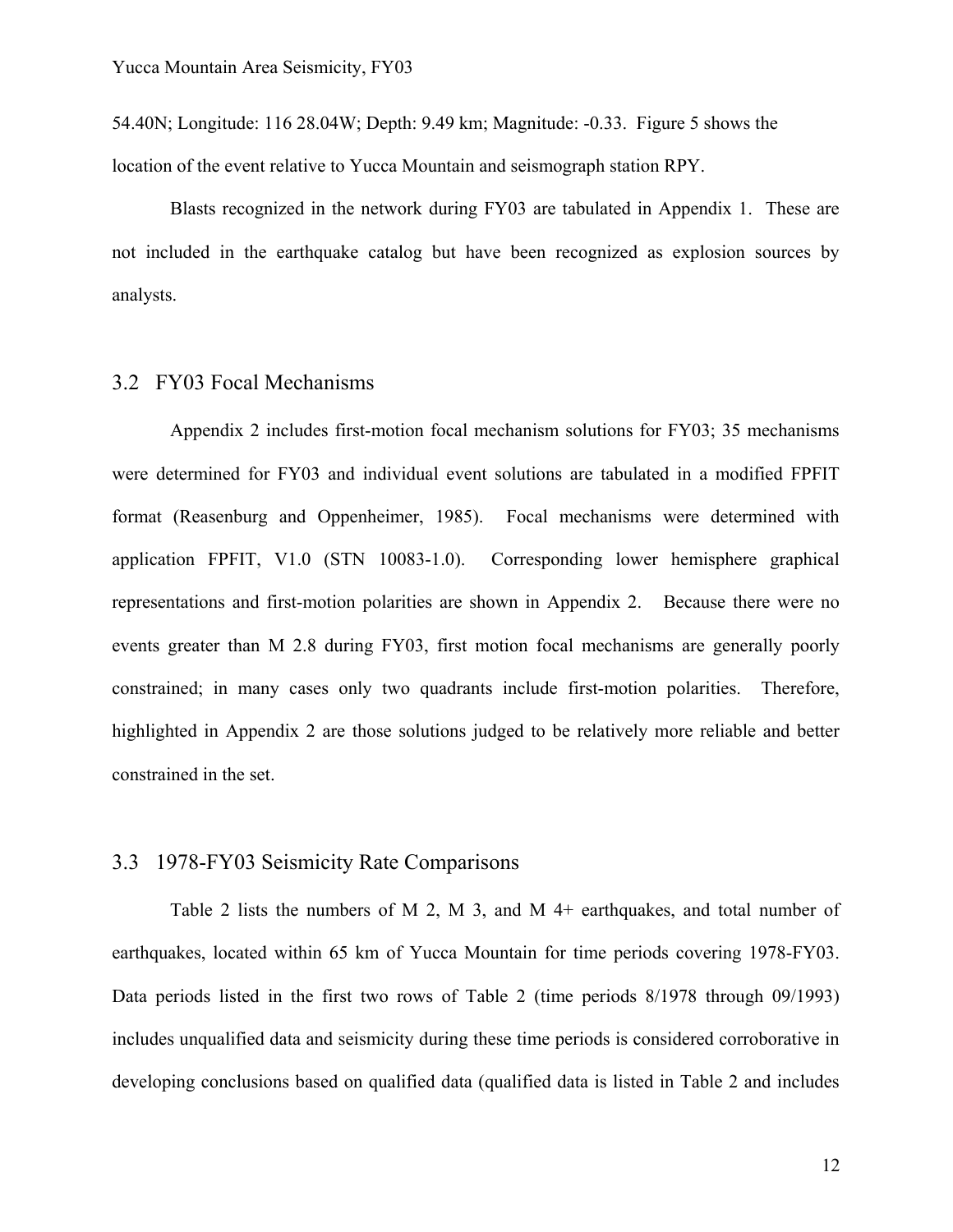#### Yucca Mountain Area Seismicity, FY03

FY94-FY03 time periods). This summary is compiled in order to compare activity rates through the history of recent earthquake monitoring and to illustrate the increase and subsequent gradual decline in activity in the region that followed the LSM sequence. FY03 is the only year since the 1992 LSM sequence with no earthquakes larger than M 3. In contrast to earthquake activity throughout the NTS region following the LSM earthquake, from 1978 to prior to the LSM sequence in 1992 there were no earthquakes larger than M 4 recorded within 65 km of Yucca Mountain. Prior to the LSM earthquake, large underground nuclear explosions were detonated in the northern NTS area, and some of the aftershocks of these events may be included in some earthquake catalogs. The second time period in Table 2, 6/28/1992-09/1993, is not directly on a fiscal year boundary in order to bracket the initiation and first year and a half of the LSM sequence. This period includes an M 3.3 foreshock that occurred approximately 14 minutes prior to the M 5.6 LSM mainshock. Earthquake activity for this time period also includes the May 1993 M 4.0 Rock Valley earthquake and its aftershock sequence (Shields et al., 1998). The remaining time periods cover fiscal year boundaries (October 1 through September 30 for relevant years) in order to make rate comparisons. Activity rates have gradually declined over the nearly 12 years since the LSM sequence, illustrated in the numbers of M 3 and M 2 events in progressing years. Two notable earthquake sequences have occurred during the FY96-FY03 period (digital recording era). These are the FY99 M 4.7 Frenchman Flat and FY02 M 4.4 LSM earthquake and their aftershock sequences. In no operating year since the 1992 LSM earthquake have there been fewer earthquakes greater than M 2.0 than in FY03, and in no other reporting year have there been no earthquakes  $M \geq 3.0$ . von Seggern and Smith (2001) described the general increase in seismicity throughout the NTS region in the immediate years following the June 28, 1992, M 7.1 Landers and June 29, 1992, M 5.6 LSM earthquakes.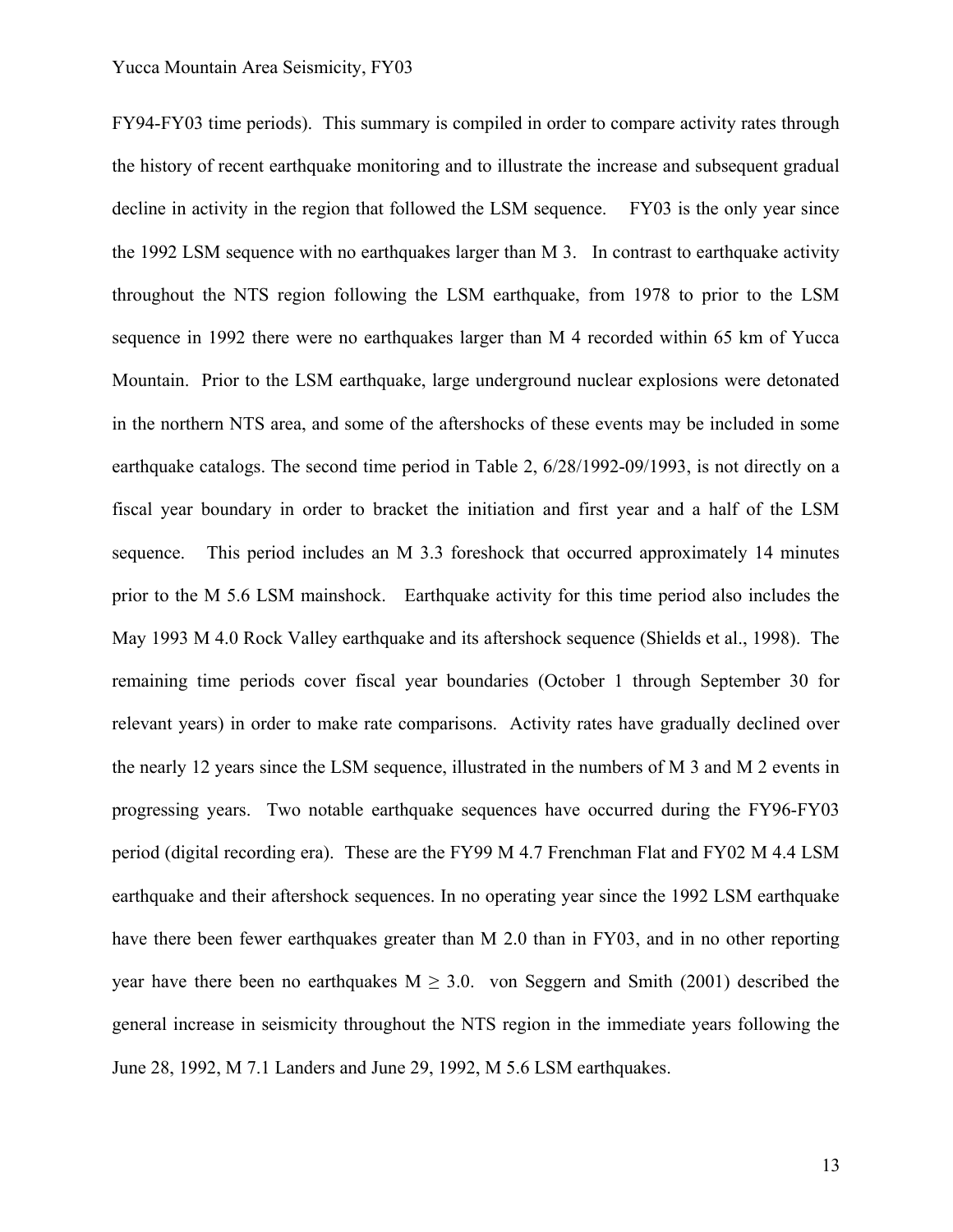Over the approximately 14 years of seismic monitoring activity prior to the LSM event there were only 8 earthquakes M  $\geq$  3 (a rate of less than 1 M 3 per year) and no earthquakes M  $\geq$ 4 within 65 km of Yucca Mountain. There is a general decreasing trend in the number of  $M \geq$ 2.0 and greater events since 1992 with FY99 and FY02 numbers reflecting the earthquake sequences noted in those years. Figure 4 shows FY96-02 (dark symbols) and FY03 (red symbols) earthquakes to illustrate FY03 source areas that have and have not been active since FY96 when the digital network became operational.

Although the earthquake catalog is still dominated by LSM aftershock activity, the post-LSM period represents a region-wide decline in  $M > 2$  earthquakes and apparent return to pre-LSM activity rates (Table 2). Therefore, the observed rates of activity over the past several years may be representative of the longer term state of seismicity in the region. The increase in total numbers of earthquakes per-year located within 65 km of seismic station RPY at Yucca Mountain primarily reflect the multiple, offsetting effects of improved detection threshold of the digital network and decreasing rates subsequent to the LSM earthquake. The decline in the rates of earthquakes larger than M 2.0 that has taken place since the 1992 M 5.6 LSM earthquake is based on yearly trends from qualified data (FY94-FY03), as can be seen in Table 2. Trends over time periods 8/1978 through 09/1993 (unqualified data in Table 2) corroborate this conclusion.

| <b>Period of Activity</b> | <b>Earthquakes</b><br>within 65 km<br>from YM | M > 4.0 | M 3.0-3.99 | M 2.0-2.99 |
|---------------------------|-----------------------------------------------|---------|------------|------------|
| $8/1978 - 6/28/1992$      | 4601                                          |         |            | 223        |
| $6/28/1992 - 09/1993^2$   | 2270                                          |         | 54         | 449        |
| <b>FY94</b>               | 1096                                          |         | 16         | 158        |
| <b>FY95</b>               | 775                                           |         |            | 127        |
| <b>FY96</b>               | 2027                                          |         |            | 26         |

**Table 2. Earthquake Activity Summary: 1978-FY03**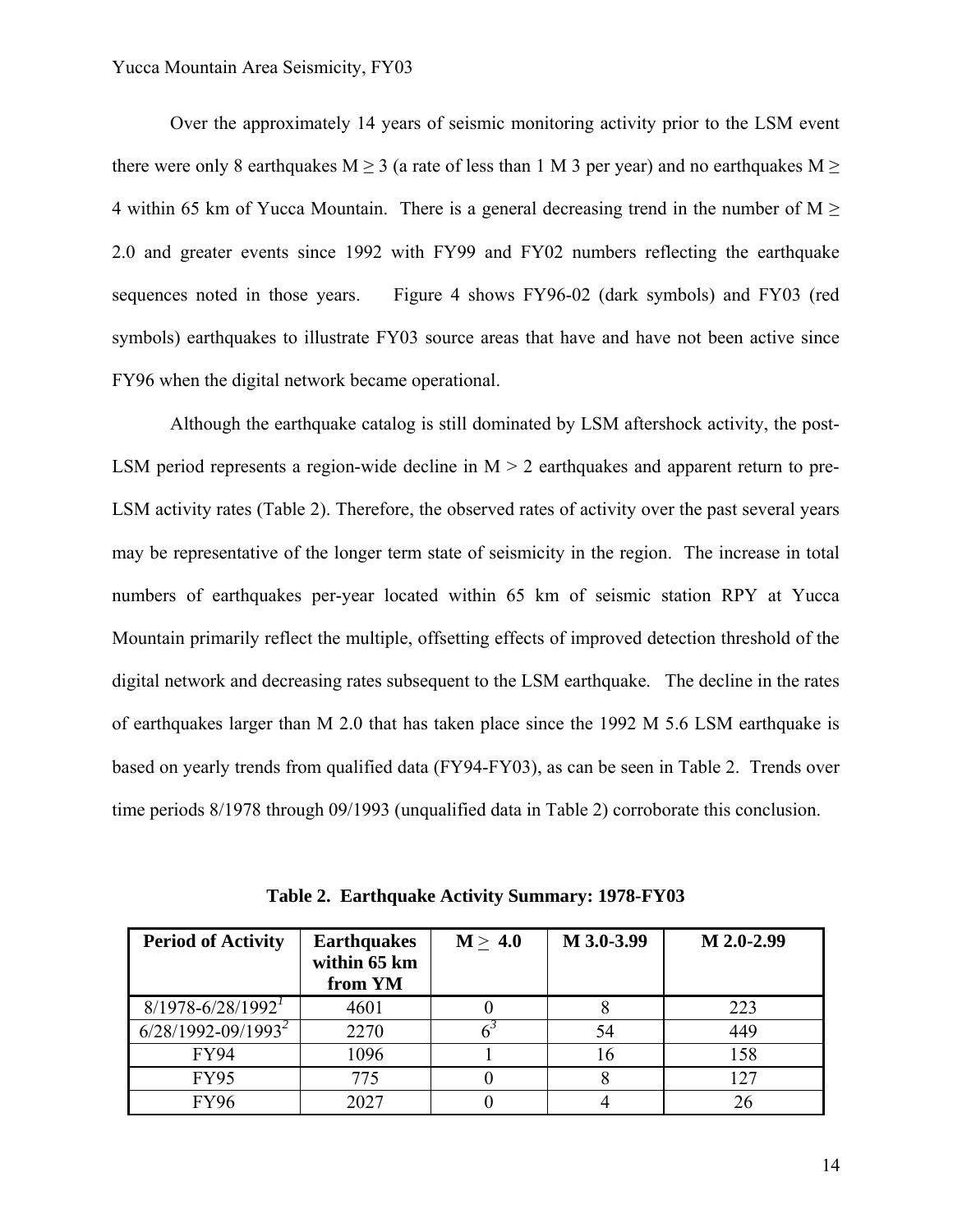#### Yucca Mountain Area Seismicity, FY03

| <b>FY97</b> | 1925  |     | 16   |
|-------------|-------|-----|------|
| <b>FY98</b> | 2732  |     | 24   |
| <b>FY99</b> | 2983  |     | 53   |
| <b>FY00</b> | 2313  |     |      |
| FY01        | 2014  |     |      |
| <b>FY02</b> | 5171  |     | 26   |
| <b>FY03</b> | 3075  |     |      |
| Totals      | 30982 | 114 | 1130 |

1. Includes earthquake activity prior to the M 5.6 LSM sequence. USGS earthquake catalog for 1978 -1992 is 'unqualified' data and therefore not to be used for quality-affecting work.

2. Includes LSM aftershock sequence from June 28, 1992, through September 30, 1993 ('unqualified data').

- 3. Includes the M 5.6 LSM mainshock.
- 4. M 4.1 Groom Lake earthquake.

5. 1999 M 4.7 (mainshock) and M 4.0, Frenchman Flat Sequence.

6. M 4.4; LSM aftershock, 2002.

Data sources; DID#s 012DV.019 (UQ), 012DV.011, 012DV.012, 006,DV.004 and 006DV.001; DTN#'s GS950183117412.001 and GS950383117412.003. Rows 1 and 2 of this Table (data from 8/1978-09/1993) include unqualified data and these data should not be used for quality-affecting work. Activity during these times periods should only be considered

corroborative in supporting conclusions regarding seismicity rates.

### 4. Summary of FY03 Seismicity

Although FY03 includes the second largest number of events since digital network operations began in FY96, it is the only reporting year since the 1992 LSM earthquake and the only reported year for which qualified data is used (FY94-FY03) with no earthquakes  $M \geq 3.0$ within 65 of the Yucca Mountain site. Data from 8/1978 through 09/1993 include unqualified data and corroborate this conclusion. For earthquakes larger than  $M \geq 2$ , it is the least seismically active reporting year based on qualified data sets in Table 2 (FY94-FY03). This is also the case considering activity since the LSM sequence in mid-1992 (statement based on corroborative data). FY03 activity is generally consistent with the spatial patterns of seismicity observed during the FY96-FY02 time period (digital recording era; Figure 4). One earthquake of M -0.33, was located within 10 km of Yucca Mountain during FY03. The number of  $M \ge 3.0$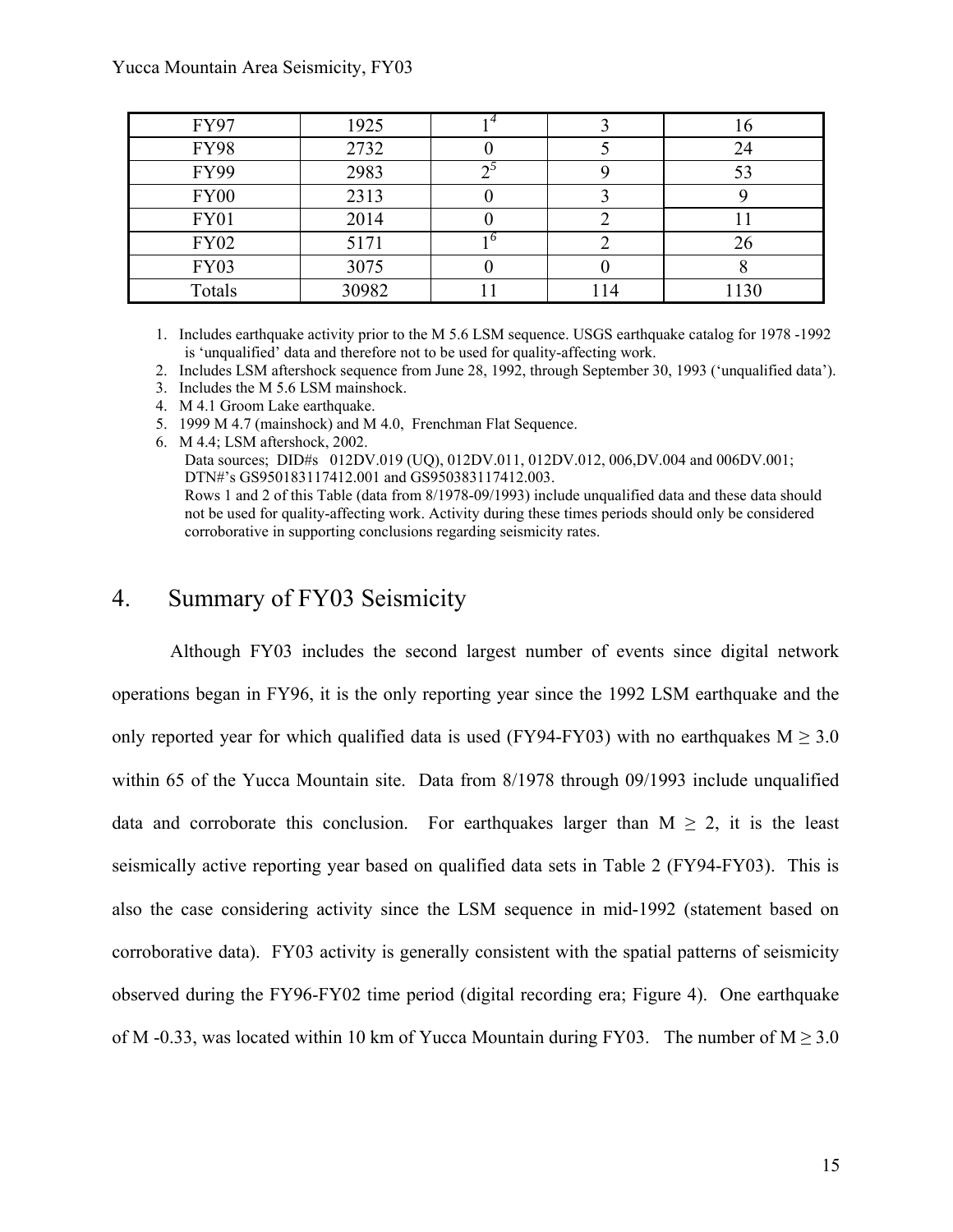Yucca Mountain Area Seismicity, FY03

earthquakes, many of these outside the 1992 LSM aftershock zone, has decreased since the LSM event and the region may be returning to pre-LSM activity levels.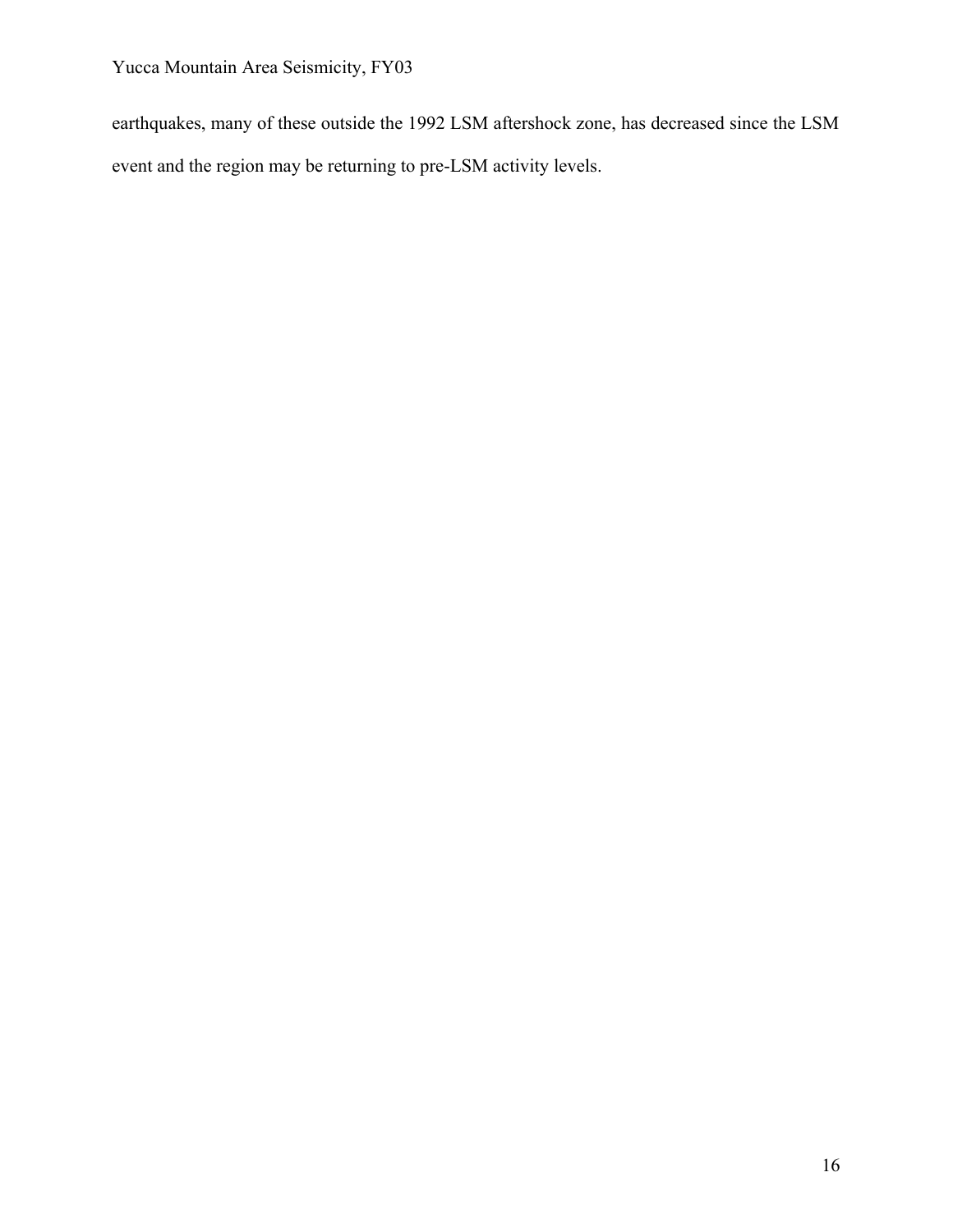References:

- Hoffman, L. R., and Mooney, W. D., 1984. A seismic study of Yucca Mountain and vicinity, southern Nevada –– Data report and preliminary results, U. S. Geological Survey, Open-File Report 83-588.
- Klein, F. W., 1989. Users guide to HYPOINVERSE, a program for VAX computers to solve for earthquake locations and magnitudes, U. S. Geological Survey Open-File Report 89- 314, TIC # 243752.
- Meremonte, M. E., J. Gomberg, and E. Cranswick, 1995. Constraints on the 29 June 1992 Little Skull Mountain sequence provided by robust hypocentral estimates, Bull. Seism. Soc. Am., 85, 1039-1049.
- Quinlan, D., 1998. A tutorial for Datascope: the ASIS relational database system, Boulder Real Time Technologies, Inc., Boulder, Colorado, TIC # 244129.
- Reasenberg, P. A., and D. Oppenheimer, 1985. FPFIT, FPPLOT, and FPPAGE: Fortran computer programs for calculating and displaying earthquake fault–plane solutions, U. S. Geological Survey, Open-File Report 85-739, TIC # 230395.
- Richter, C. F., 1935. An instrumental earthquake magnitude scale, Bull. Seism. Soc. Am., 25, 1- 32.
- Smith, K., J. Brune, M. Savage, D. dePolo, and A. Sheehan, A., 2001. The 1992 Little Skull Mountain earthquake sequence, Bull. Seism. Soc. Am., 91, 1595-1606.
- Von Seggern, D., and D. dePolo, 1994. Seismicity for the southern Great Basin of Nevada and California in 1993, report to the Yucca Mountain Project, DOE–YMSCO, Las Vegas NV (MOL #19980310.0113)
- Von Seggern, D. H., and K. D. Smith, 1997. Seismicity in the vicinity of Yucca Mountain, Nevada, for the period October 1, 1995, to September 30, 1996. Report to the Yucca Mountain Project, DOE–YMSCO, Las Vegas NV (MOL #19981124.0334).
- Von Seggern, D. H., and D. M. dePolo, 1998. Seismicity in the vicinity of Yucca Mountain, Nevada, for the period October 1, 1996, to September 30, 1997. Report to the Yucca Mountain Project, DOE–YMSCO, Las Vegas NV (DTN #MO980683117412.000).
- Von Seggern, D. H., G. P. Biasi, and K. D. Smith, 2000. Network operations transitions to Antelope at the Nevada Seismological Laboratory, Seism. Res. Lett., 71, 444-448.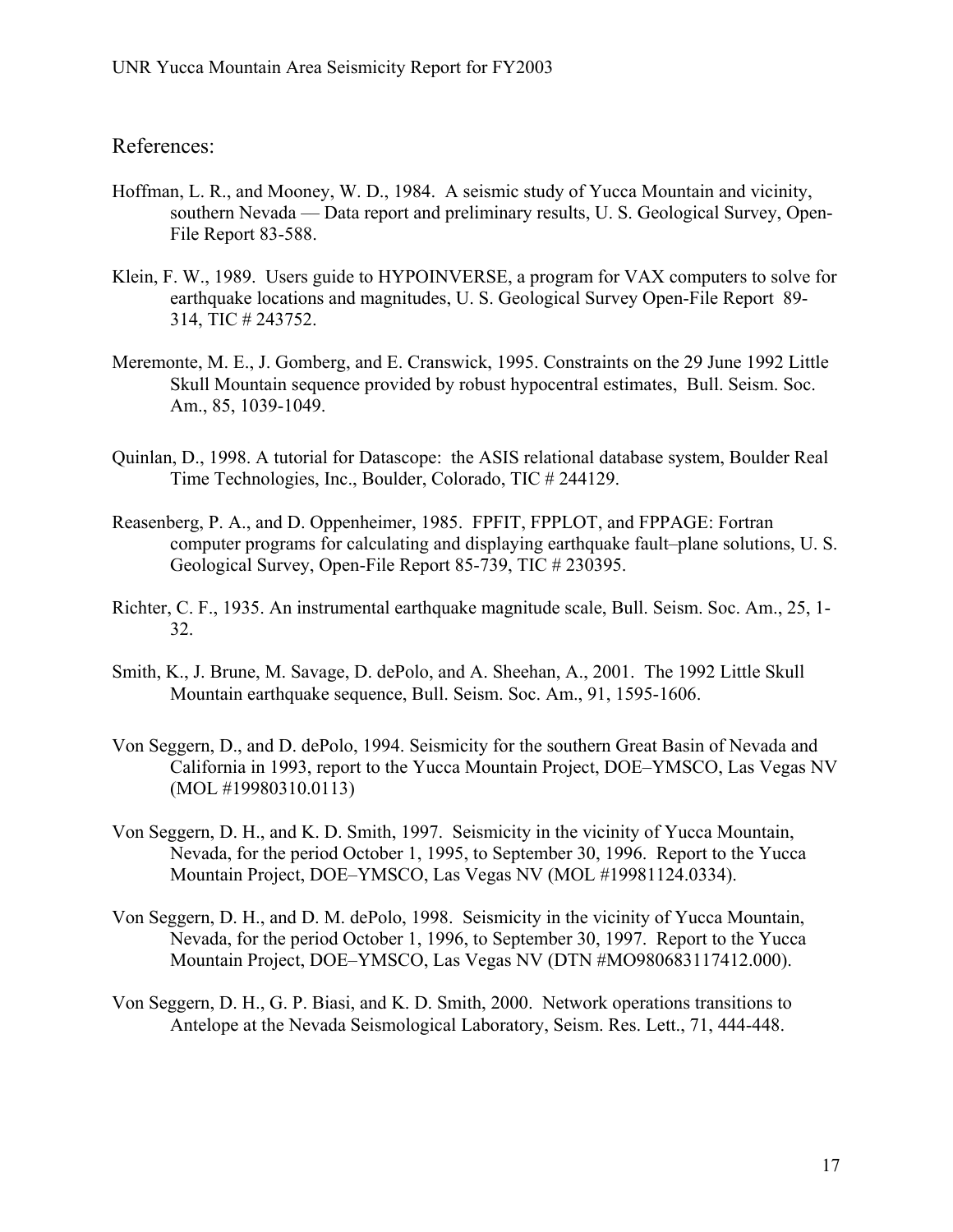- Von Seggern, D. H., K. D. Smith, and G. P. Biasi, 2001. Seismicity in the vicinity of Yucca Mountain, Nevada, for the period October 1, 1997, to September 30, 1999. Report to the Yucca Mountain Project, DOE–YMSCO, Las Vegas NV (MOL #20010725.0221).
- Von Seggern, D. H., and K. D. Smith, 2001. Seismicity in the vicinity of Yucca Mountain, Nevada, for the period October 1, 1999, to September 30, 2000. Report to the Yucca Mountain Project, DOE–YMSCO, Las Vegas NV (MOL #20010725.0220).
- Von Seggern, D. H., and K. D. Smith, 2002. Seismicity in the vicinity of Yucca Mountain, Nevada, for the period October 1, 2000, to September 30, 2001. Report to the Yucca Mountain Project, DOE–YMSCO, Las Vegas NV (MOL #20040105.0385).
- Von Seggern, D. H., and K. D. Smith, 2003. Seismicity in the vicinity of Yucca Mountain, Nevada, for the period October 1, 2001, to September 30, 2002. Report to the Yucca Mountain Project, DOE–YMSCO, Las Vegas NV (MOL #20030910.0265).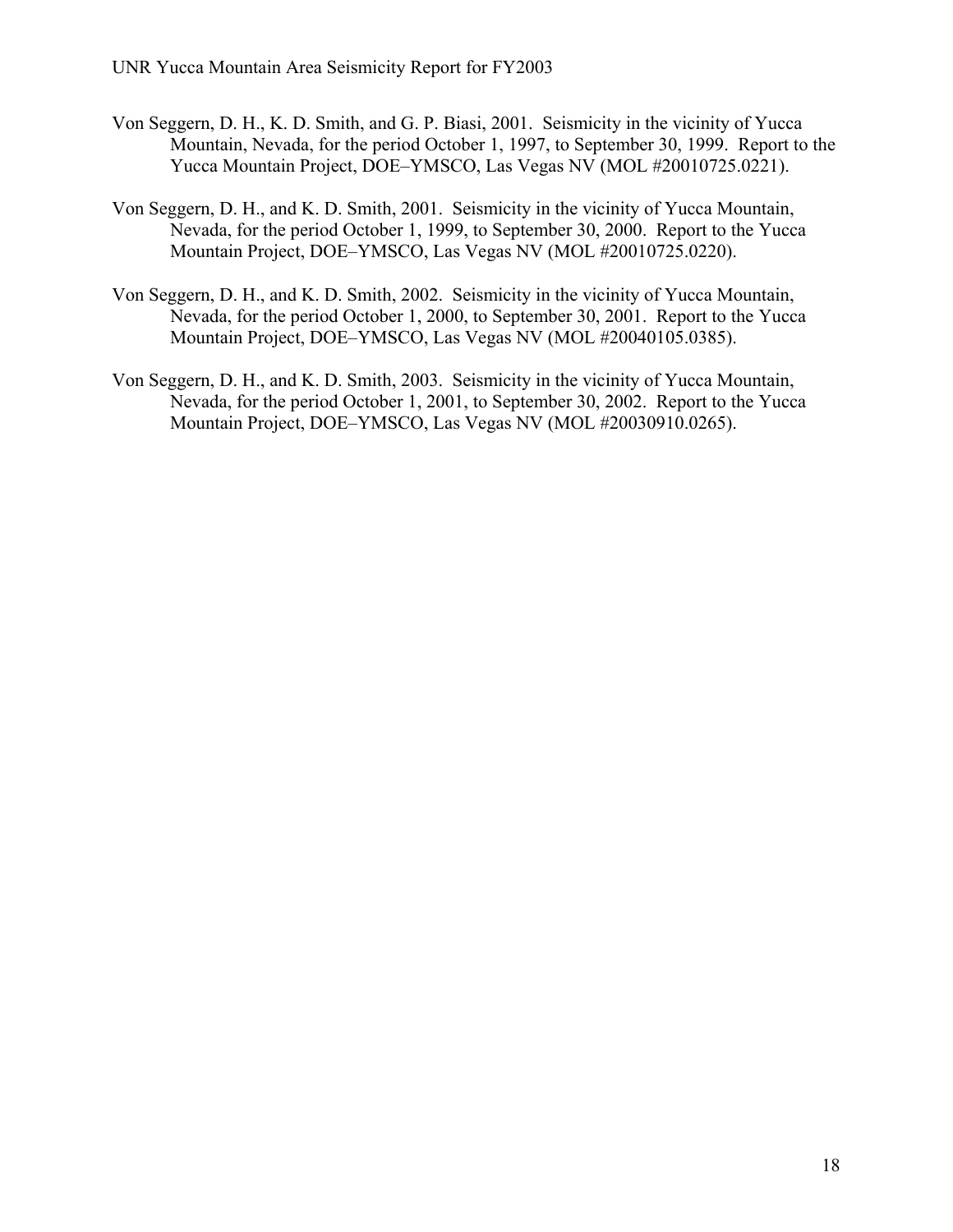

Figure 1. Downtime of individual stations of the SGBDSN for FY03.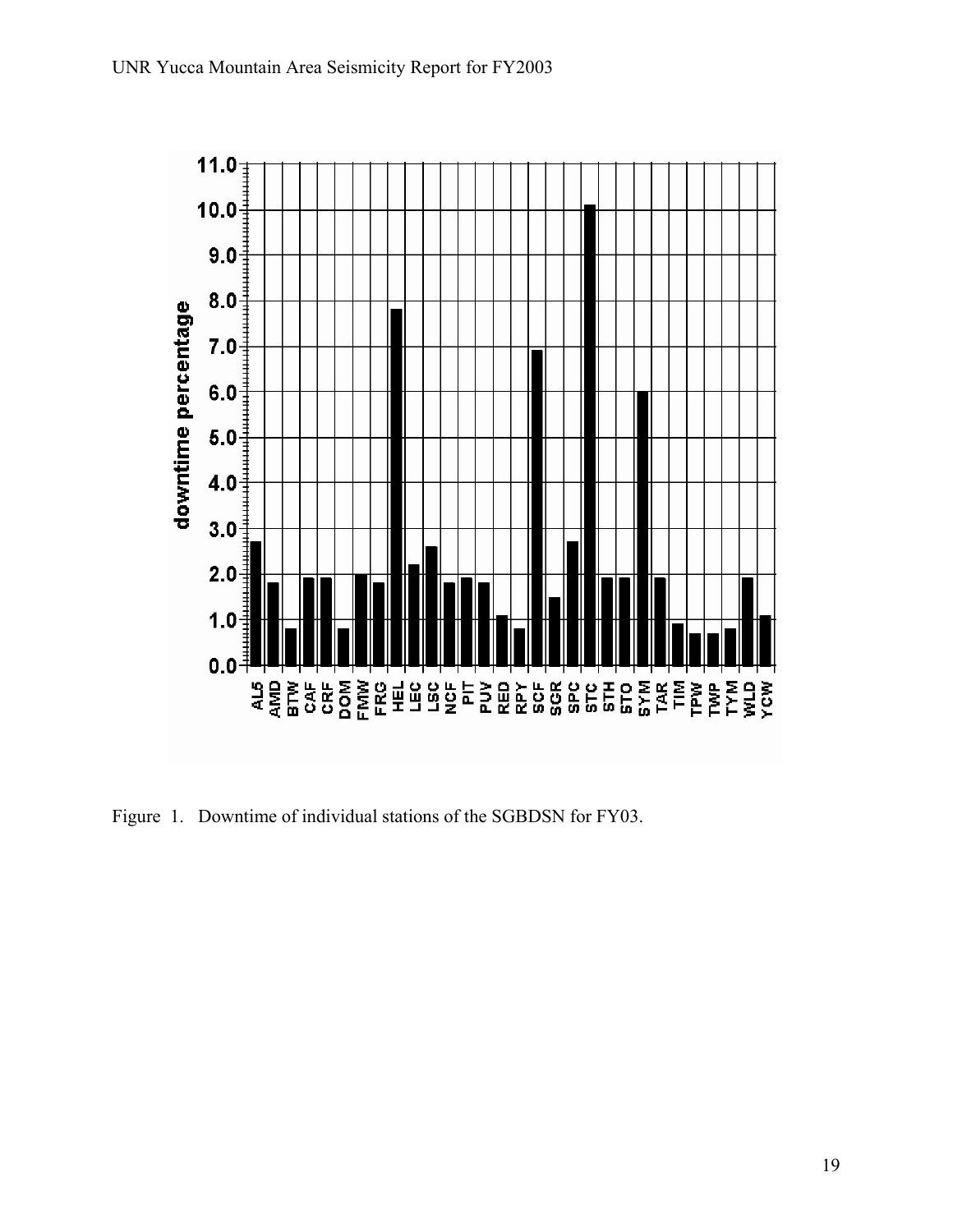

Figure 2. FY03 catalog locations. **YM -** Yucca Mountain. Notable features in the FY03 seismicity; **1** – Little Skull Mountain aftershock zone; **2** – NS striking lineation of seismicity north of Rock Valley and east of Skull Mountain; **3 and 4** – clusters of seismicity along the rim and within the moat structure of the Timber Mountain Caldera, respectively; **5** – cluster of seismicity in northern NTS. (DID 006DV.001.) The circle represents 65 km from seismograph station RPY in the central Yucca Mountain area and is included in figures below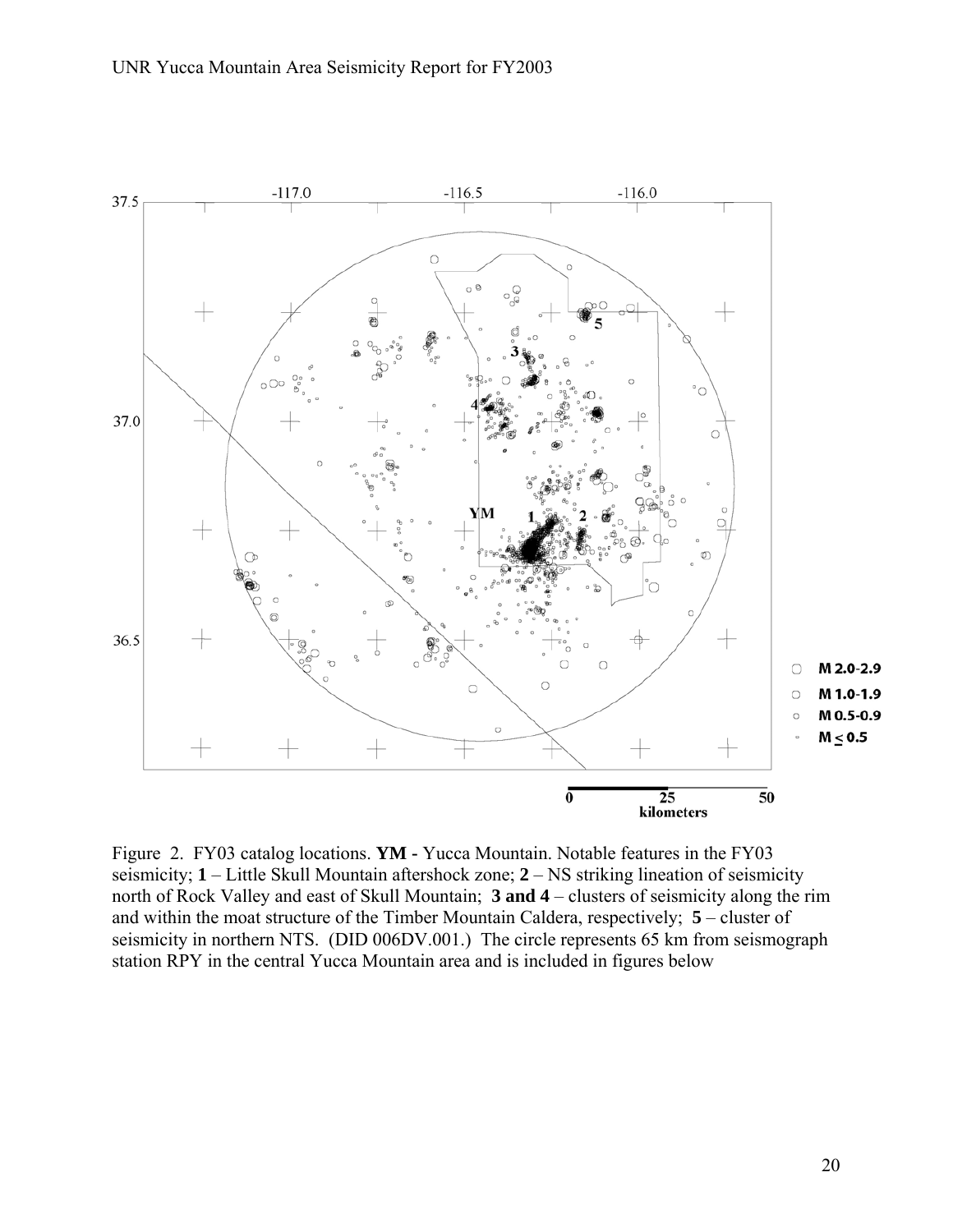

Figure 3. Earthquakes M 2.0 and larger during FY03 (DID 006DV.001).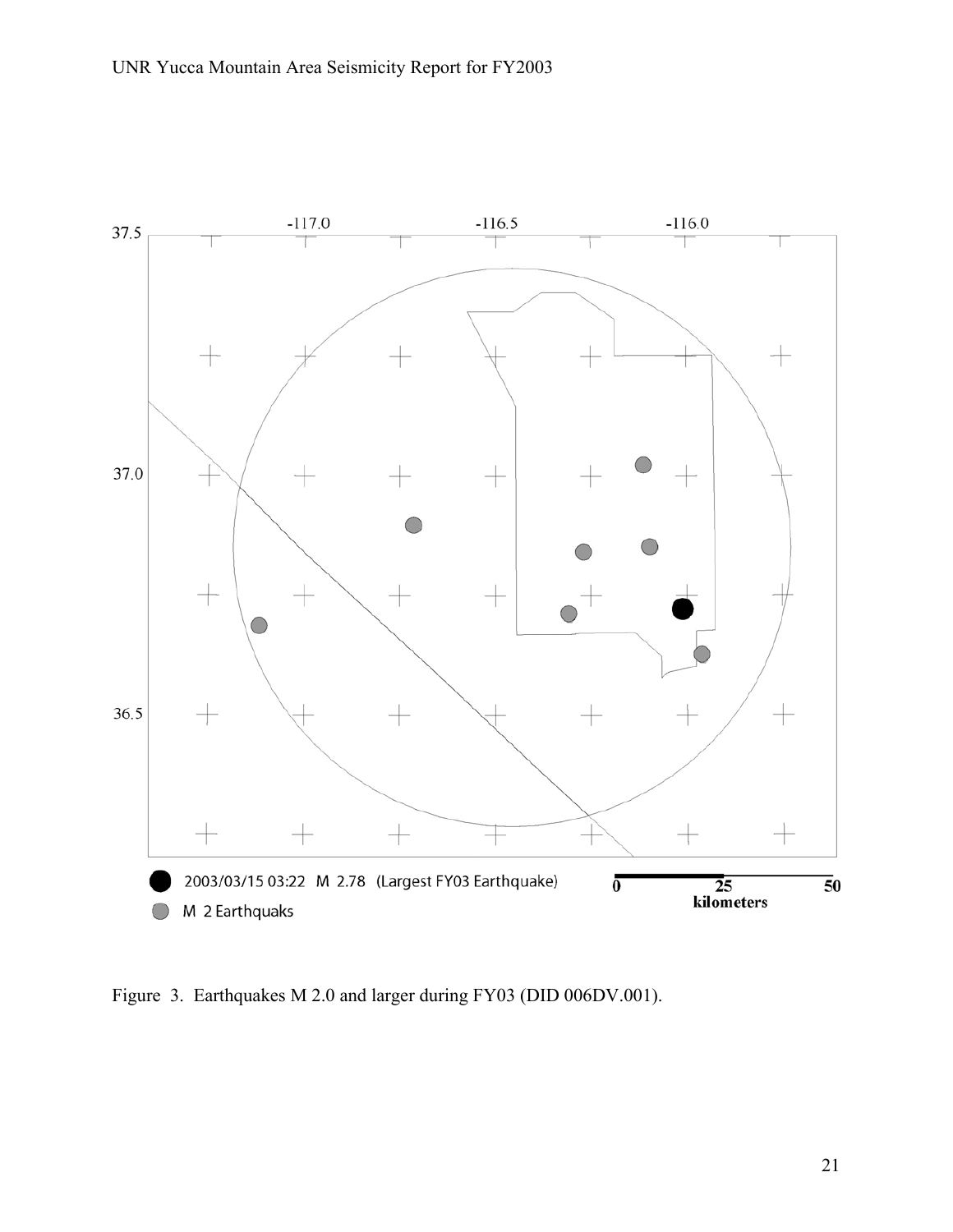

Figure 4. FY96-FY02 (black) and FY03 (red) SGBDSN earthquake locations shown as a function of magnitude (DID 006DV.001 and DID 006DV.004).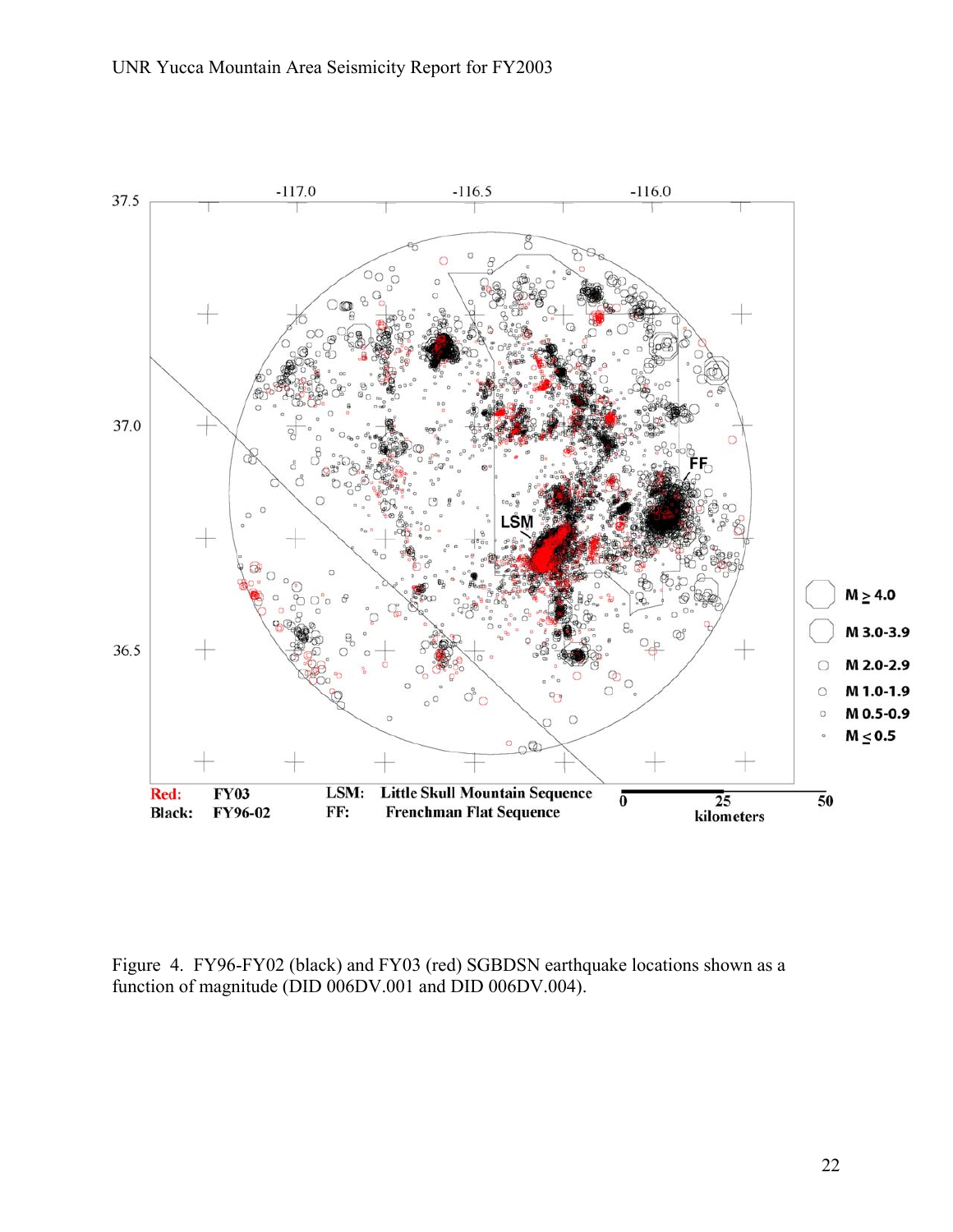#### UNR Yucca Mountain Area Seismicity Report for FY2003



Figure 5. The location of the only event (M -0.33) located within 10 km of station RPY (green star) in the central repository area during FY03 (DID 006DV.001).

.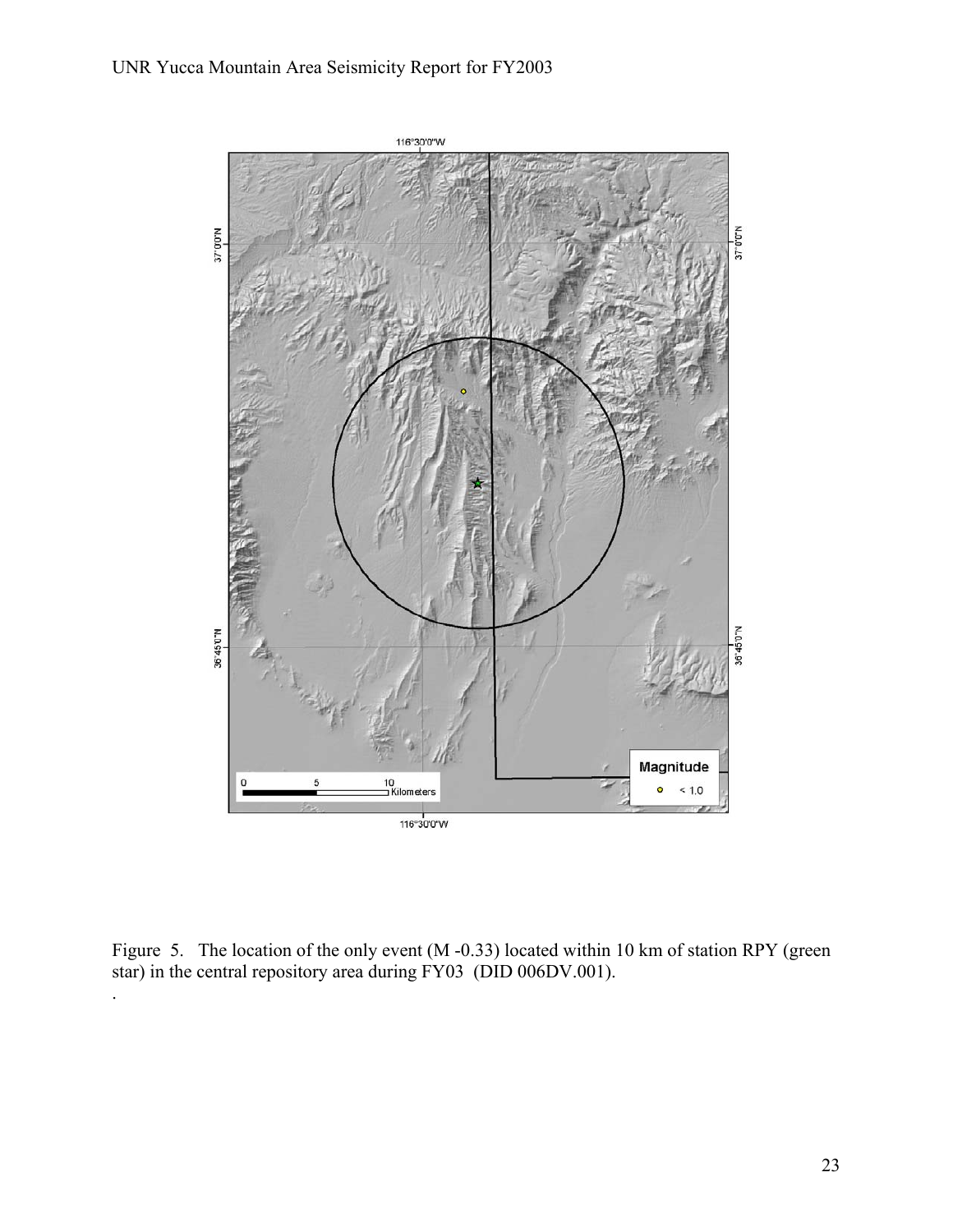| Appendix 1                                                  |  |  |  |  |  |  |  |  |
|-------------------------------------------------------------|--|--|--|--|--|--|--|--|
| Events Identified and Located As Blasts in FY03 (006KS.004) |  |  |  |  |  |  |  |  |

| Date                       | Origin Time Latitude Longitude ML<br>------------ |         | ----------       |         |
|----------------------------|---------------------------------------------------|---------|------------------|---------|
|                            | $12/05/2002$ $15:23:03.86$                        | 37.3072 | $-116.4666$      | 0.82    |
|                            | 12/06/2002  16:53:20.15  36.6029                  |         | $-116.0232$      | 0.32    |
|                            | $01/23/2003$ 19:59:54.00                          | 36.5972 | $-115.9603$      | 0.98    |
|                            | $01/25/2003$ 19:57:51.22                          | 36.9997 | $-116.7235$      | 0.28    |
|                            | $03/03/2003$ $17:03:20.94$                        | 37.2245 | $-116.4227$      | 0.41    |
|                            | $03/05/2003$ $08:35:47.37$                        | 36.7891 | $-115.7366$      | 0.60    |
|                            | $03/07/2003$ $00:34:08.53$                        | 37.2397 | $-116.5604$      | $-0.09$ |
|                            | 03/07/2003 00:59:25.25 37.2937                    |         | $-116.3916$ 0.32 |         |
|                            | $03/07/2003$ $06:06:32.40$                        | 37.3106 | $-116.3661$      | 0.11    |
|                            | 03/10/2003 23:31:32.04 36.6265                    |         | $-115.8604$      | 1.22    |
|                            | $03/13/2003$ $06:30:16.37$ $37.4142$              |         | $-116.5774$      | 0.49    |
|                            | $03/13/2003$ $17:17:05.31$                        | 36.8634 | $-116.2939$      | 0.10    |
|                            | 04/10/2003 20:00:57.79                            | 37.0746 | $-115.9845$      | 0.73    |
|                            | $05/15/2003$ $22:09:47.90$ $37.3913$              |         | $-116.5857$      | 0.41    |
| $06/06/2003$ $16:24:44.25$ |                                                   | 37.0125 | $-116.1722$      | 0.62    |
|                            | 06/21/2003 17:41:20.82 36.6018                    |         | $-115.8515$      | 1.09    |
|                            | 07/07/2003   00:25:21.16   36.7915                |         | $-116.7285$      | $-0.04$ |
|                            | 07/26/2003 15:30:47.59                            | 37.0185 | $-116.1641$      | 0.40    |
|                            | $07/26/2003$ 15:39:56.91                          | 37.0133 | $-116.1684$      | 0.37    |
|                            | 08/08/2003 17:22:23.91                            | 36.9784 | $-116.7678$      | 0.13    |
| 08/15/2003 13:48:52.26     |                                                   | 37.3966 | $-116.4846$      | 0.69    |
|                            | 08/16/2003 17:21:12.53                            | 37.0258 | $-116.1689$      | 0.54    |
|                            | 08/21/2003 23:07:18.13 36.9995                    |         | $-116.7738$      | $-0.14$ |
|                            | 09/22/2003 19:43:00.73                            | 37.0043 | $-116.7861$ 0.14 |         |
|                            | 09/24/2003 23:18:34.86 37.0025                    |         | $-116.1616$ 0.00 |         |
|                            | $09/30/2003$ $19:20:25.44$ $36.3964$              |         | $-115.9805$ 0.91 |         |

 Date: Calendar date Origin Time: hour:minute: seconds (UTC) Latitude: N latitude (decimal degrees) Longitude: W longitude (decimal degrees) ML: local magnitude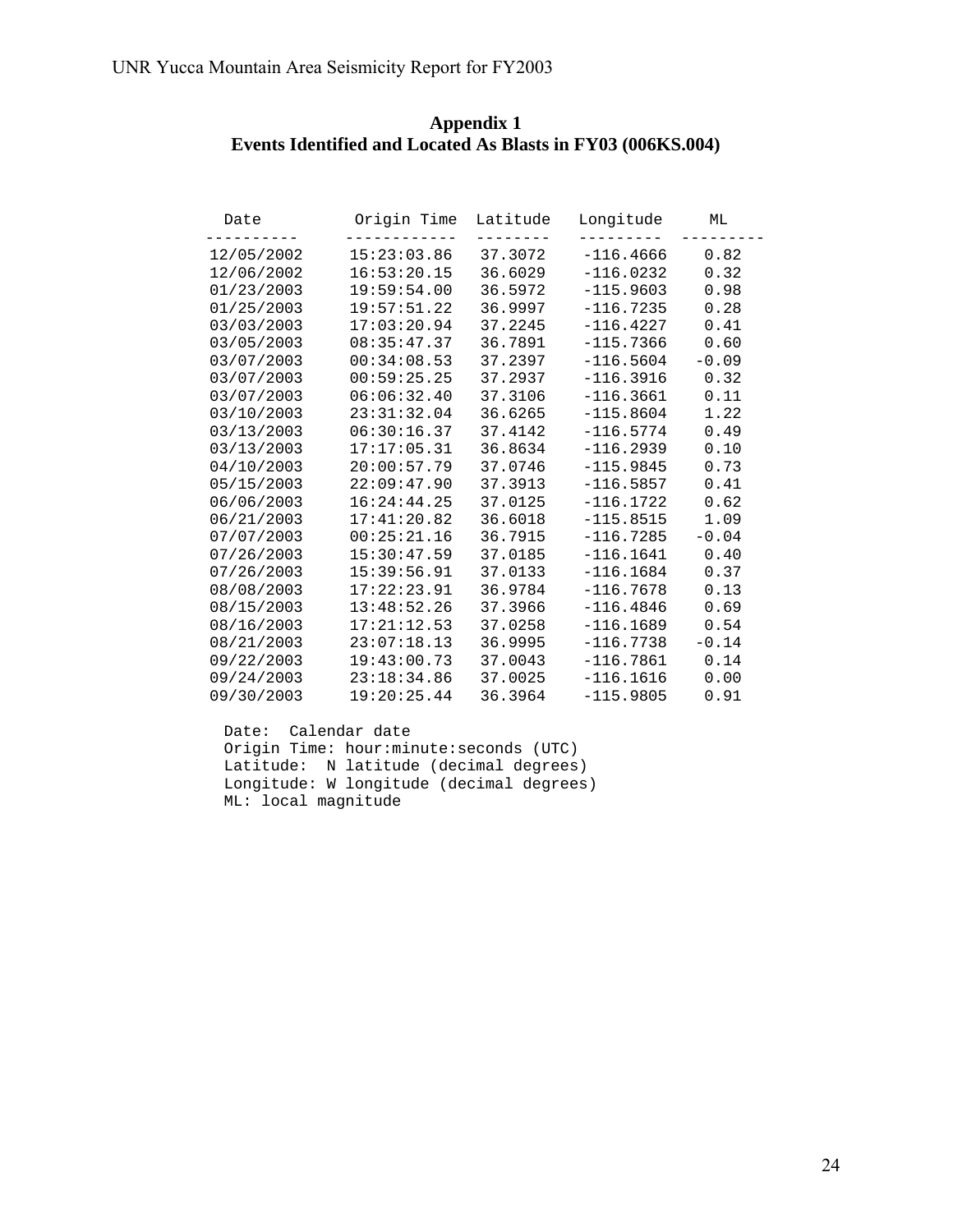#### **Appendix-2 FY03 Focal Mechanisms DID's 006DV.001 (locations) and 006DV.002 (focal mechanisms)**

Summary of fpfit focal mechanism solutions modified FPFIT format for table display in column format. Strike, dip, and rake are in Aki and Richards (1980) convention. Location information for each event included in DID 006DV.001.

| Origin Time      | Mag        | #p Gap near rms  |              |           | eh      | ez      | str       | dp rk          | erft | #fm s |             | d        | r        |
|------------------|------------|------------------|--------------|-----------|---------|---------|-----------|----------------|------|-------|-------------|----------|----------|
| 20021019<br>719  | 1.81       | 26               | 117 12.0     | 0.08      | 0.3     | 1.6     | 255       | 85<br>170      | 0.06 | 22    | 15          | 45       | 35       |
| 20021104 1021    | 1.40       | 34 154 10.0 0.09 |              |           | 0.3     |         | $0.8$ 155 | 70<br>$-40$    | 0.11 | 16    | 15          | 20       | 10       |
| 20021111<br>428  | 36<br>1.42 | 70               | 9.0          | 0.12      | 0.2     | 1.1     | 55        | 65<br>140      | 0.16 | 27    | 13          | 35       | 55       |
| 20021114<br>537  | 1.25<br>43 | 63               |              | 14.0 0.12 | 0.2     |         | 1.6 250   | 75 160         | 0.16 | 17    | 10          | 28       | 15       |
| 20021127 1130    | 1.49       | 42 139           | 6.0          | 0.12      | 0.3     | 0.3     | $\Omega$  | 85<br>$\Omega$ | 0.06 | 23    | 10          | 5        | 15       |
| 20021130 2212    | 1.56       | 28<br>109        | 4.0          | 0.09      | 0.3     | 0.6     |           | 105 55-100     | 0.00 | 21    | 23          | 28       | 40       |
| 20021206 1449    | 1.20<br>36 | 88               | 12.0         | 0.13      | 0.3     | 1.1     | 70        | 75 180         | 0.06 | 27    | 10          | 45       | 30       |
| 20021222 2048    | 1.12<br>36 | 97               | 4.0          | 0.10      | 0.3     | 0.6     | 135       | $25 - 100$     | 0.00 | 22    | 23          | 3        | 50       |
| 20030313 1054    | 1.21       | 46 132           | 5.0          | 0.12      | 0.3     | 0.6     | 355 85    | 40             | 0.00 | 22    | 15          | 20       | 40       |
| 20030315<br>322  | 2.78       | 35<br>112        | 8.0          | 0.11      | 0.4     | 0.7     |           | 230 65-160     | 0.00 | 29    | 18          | 45       | 65       |
| 1723<br>20030316 | 1.26       | 43<br>134        | 5.0          | 0.10      | 0.2     | 0.6     | 175       | 65<br>20       | 0.07 | 18    | 13          | 30       | 30       |
| 20030319 2033    | 1.57       | 30<br>126        | 12.0         | 0.13      | 0.3     | 1.0     | 130       | $70 - 180$     | 0.03 | 21    | 10          | 38       | 70       |
| 20030320<br>2012 | 1.91       | 27<br>206        | 13.0         | 0.10      | 0.4     | 1.7     | 175       | 45<br>$-50$    | 0.00 | 17    | 45          | 40       | 30       |
| 20030321<br>1830 | 2.08<br>37 | 77               | 13.0         | 0.11      | 0.3     | 2.9     | 85        | $50 - 100$     | 0.09 | 24    | 40          | 35       | 45       |
| 20030323<br>726  | 1.13       | 40<br>147        |              | 10.0 0.10 | $0.2\,$ | 1.7     |           | 125 85-150     | 0.06 | 24    | 3           | 8        | 40       |
| 20030329<br>819  | 2.63       | 33<br>123        | 16.0         | 0.12      | 0.3     | 0.9     |           | 110 55-100     | 0.07 | 22    | 33          | 25       | 80       |
| 20030329 1844    | 1.43       | 29<br>148        |              | 10.0 0.10 | 0.3     | 2.3     |           | 115 75-170     | 0.05 | 17    | 5           | 40       | 20       |
| 20030330<br>1033 | 1.80<br>30 | 90               |              | 7.00.09   | 0.2     | 0.7     | 155       | $70 - 30$      | 0.03 | 25    | 23          | 43       | 60       |
| 20030403<br>1458 | 1.05       | 28<br>100        | 16.0         | 0.11      | 0.3     | 1.3     | 150       | $30 - 60$      | 0.08 | 15    | $\mathbf 0$ | $\Omega$ | $\Omega$ |
| 20030419 2026    | 1.05       | 22<br>100        | 16.0         | 0.13      | $0.4\,$ | 2.8     | 85        | $65 - 180$     | 0.05 | 16    | 5           | 40       | 40       |
| 20030421 1230    | 1.10       | 37 148           | 10.0         | 0.10      | 0.3     | 1.8     |           | 115 65-140     | 0.06 | 20    | 10          | 30       | 40       |
| 927<br>20030501  | 1.18       | 31 122           | 5.0          | 0.10      | 0.3     | 0.8     |           | $34080 - 10$   | 0.00 | 20    | 8           | 38       | 30       |
| 20030522 1410    | 43<br>1.09 | 132              | 15.0         | 0.14      | 0.3     | 0.9     | 170       | 45<br>$-60$    | 0.12 | 20    | 10          | 5        | 10       |
| 20030610 1542    | 1.66       | 35<br>125        | 14.0         | 0.12      | 0.3     | $0.9$   | 210       | 75<br>$-10$    | 0.13 | 21    | 10          | 45       | 55       |
| 20030617 1152    | 1.30<br>25 |                  | 82 15.0 0.11 |           | 0.3     | 2.0     | 95        | 65-180         | 0.00 | 18    | 8           | 15       | 20       |
| 20030618 1248    | 1.59       | 37 117           | 5.0          | 0.11      | 0.3     | 0.8     | 170       | 75<br>40       | 0.00 | 23    | 8           | 10       | 5        |
| 20030715 2158    | 1.40       | 31<br>128        | 5.0          | 0.09      | 0.3     | 0.8     | 245       | $80 - 170$     | 0.00 | 18    | 20          | 33       | 30       |
| 20030730<br>116  | 1.35       | 42 127           | 15.0         | 0.11      | 0.3     | 1.1     | 170       | 70<br>0        | 0.12 | 23    | 8           | 18       | 60       |
| 20030731<br>212  | 1.00       | 26<br>105        | 16.0         | 0.10      | 0.4     | 1.1     | 105       | $45 - 100$     | 0.19 | 15    | 10          | 10       | 50       |
| 20030801 2300    | 1.68<br>45 | 79               | 14.0         | 0.12      | $0.3$   | 1.1 170 |           | 70<br>$-10$    | 0.13 | 21    | 8           | 33       | 60       |
| 20030802 2344    | 2.20       | 30<br>117        | 8.0          | 0.13      | 0.3     | 9.9     | 70        | 90<br>180      | 0.00 | 16    | 10          | 63       | 80       |
| 20030803<br>107  | 1.05       | 34<br>70         |              | 8.0 0.14  | 0.3     | 2.5     | 160       | 90<br>10       | 0.00 | 20    | 15          | 53       | 60       |
| 20030814<br>23   | 1.49       | 34 108           | 4.0          | 0.09      | 0.3     | 0.5     | 205       | 50<br>40       | 0.06 | 18    | 10          | 13       | 10       |
| 20030902<br>850  | 1.05<br>35 | 78               | 8.0          | 0.12      | 0.3     | 0.9     | 85        | $55 - 160$     | 0.18 | 20    | 10          | 15       | 30       |
| 20030915<br>618  | 1.21       | 29<br>214        | 13.0         | 0.09      | 0.5     | 1.3     | 325       | 85<br>0        | 0.00 | 22    | 8           | 38       | 35       |

 Origin Time: Year Month Day Hour Minute (Example: 20021019 719) Mag: magnitude #p: number of phase picks used in location Gap: location gap (degrees) Near: nearest station (km) Rms: root-mean-square residual of station travel time residual (sec) Eh: horizontal uncertainty in the location (km) Ez: vertical uncertainty in the location (km) Str: strike of one of the fault planes (degrees)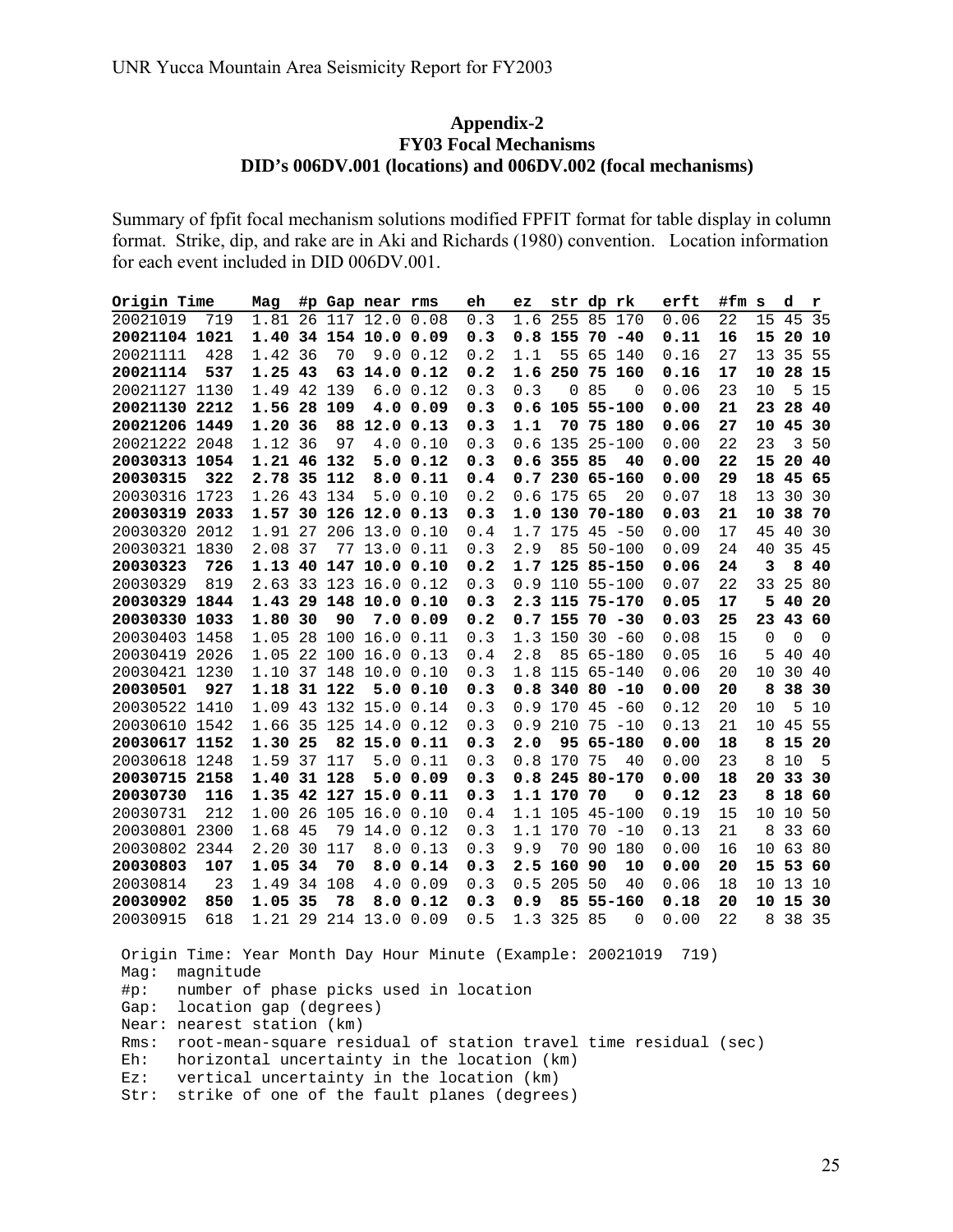Dp: dip of one of the fault planes (degrees) Rk: rake of one of the fault planes (degrees) Erft: solution misfit (0=perfect fit) #fm: number of p-waves used in the solution S: maximum half-width of 90% confidence range of strike (degrees) D: maximum half-width of 90% confidence range of dip (degrees) R: maximum half-width of 90% confidence range of rake (degrees)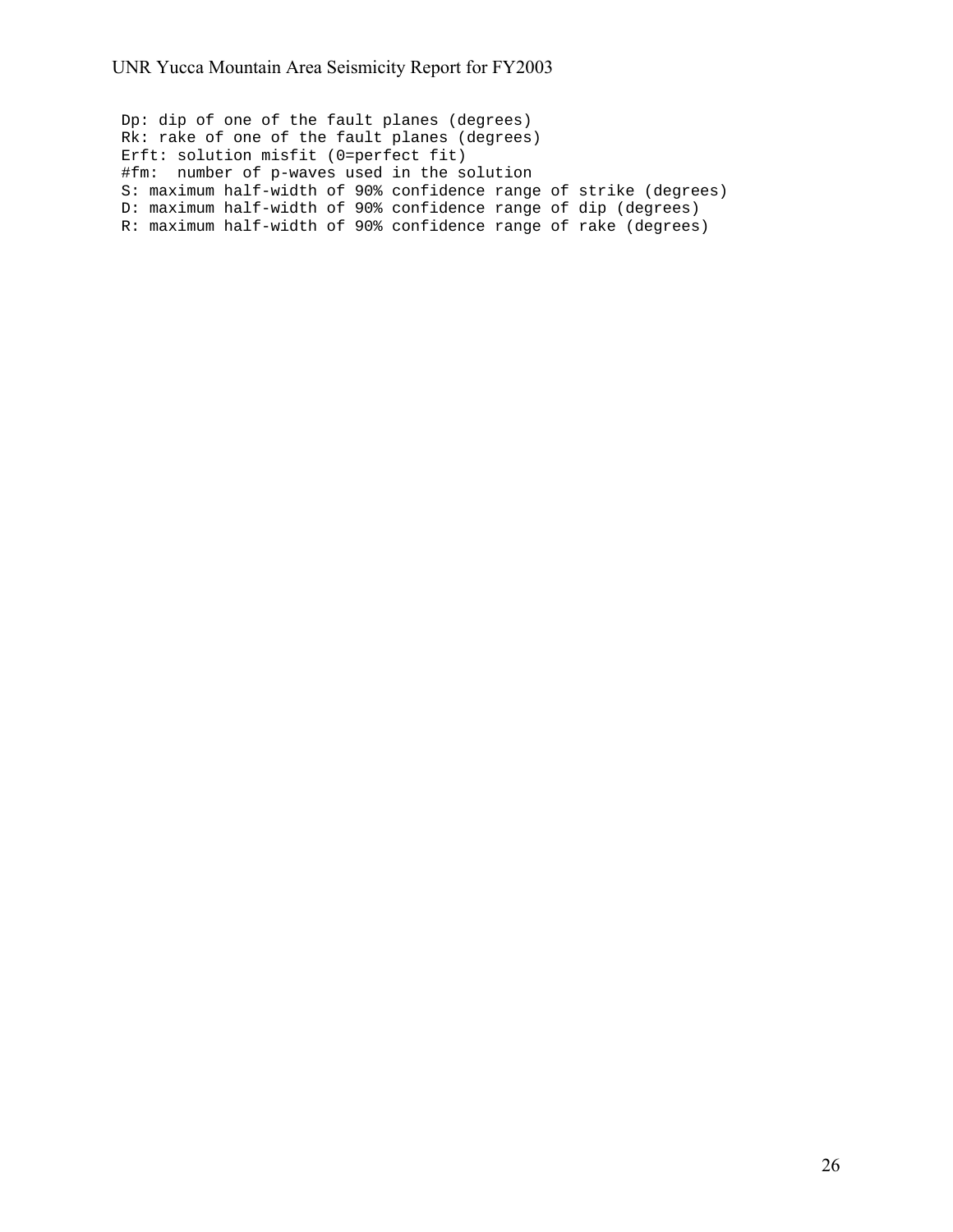

Figure A2-1. FPFIT (Reasenburg and Oppenheimer, 1985) short period P-wave first motion focal mechanism solutions (DID 006DV.002).